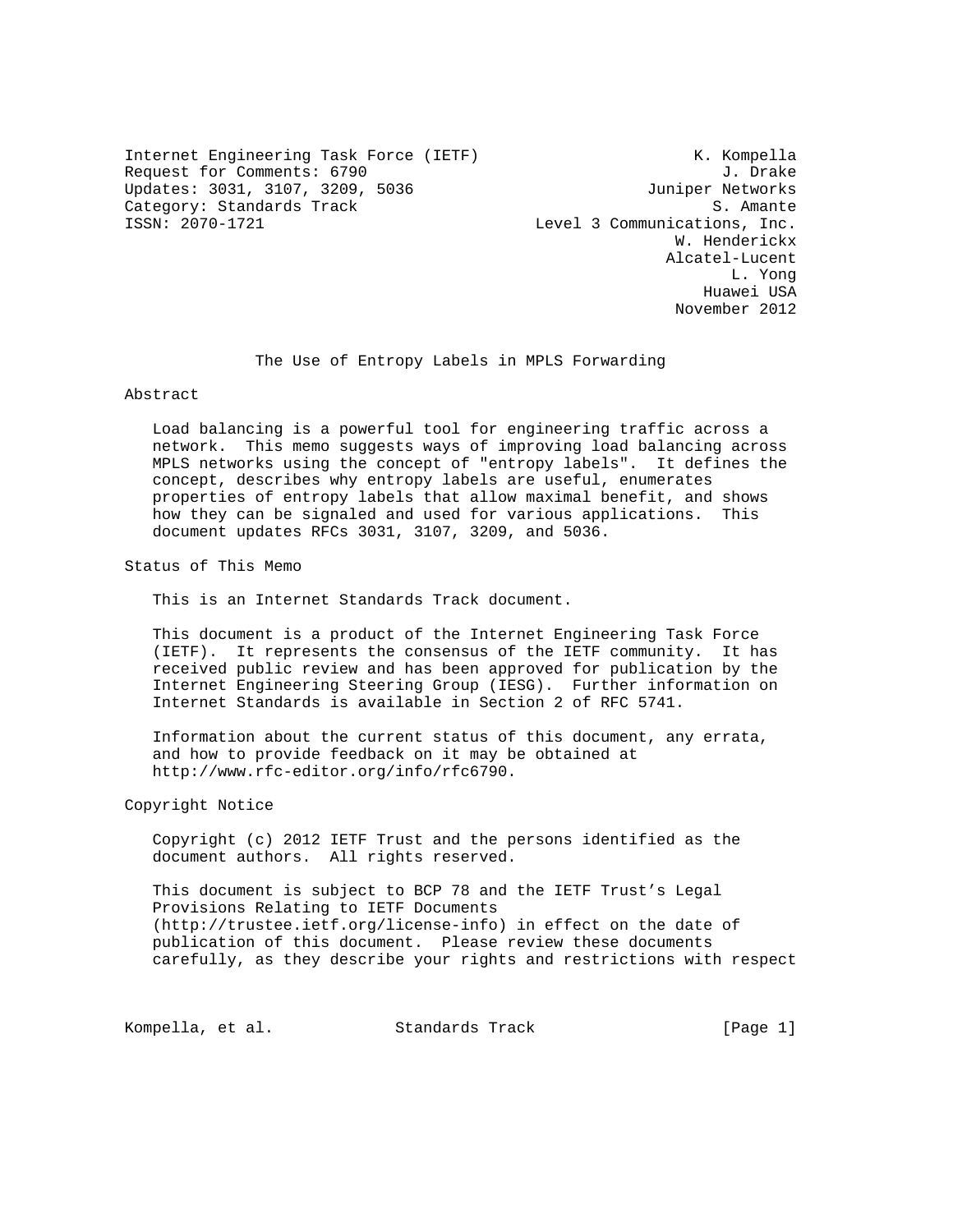to this document. Code Components extracted from this document must include Simplified BSD License text as described in Section 4.e of the Trust Legal Provisions and are provided without warranty as described in the Simplified BSD License.

Table of Contents

|  | 5.4. Multicast LSPs and Entropy Labels 15                        |
|--|------------------------------------------------------------------|
|  | 6. Operations, Administration, and Maintenance (OAM) and         |
|  |                                                                  |
|  |                                                                  |
|  | 8. Entropy Labels in Various Scenarios 16                        |
|  |                                                                  |
|  |                                                                  |
|  |                                                                  |
|  |                                                                  |
|  |                                                                  |
|  |                                                                  |
|  | 10.2. LDP Entropy Label Capability TLV 21                        |
|  | 10.3. BGP Entropy Label Capability Attribute 21                  |
|  | 10.4. RSVP-TE Entropy Label Capability Flag 22                   |
|  |                                                                  |
|  |                                                                  |
|  |                                                                  |
|  |                                                                  |
|  | Appendix A. Applicability of LDP Entropy Label Capability TLV 24 |

Kompella, et al. Standards Track [Page 2]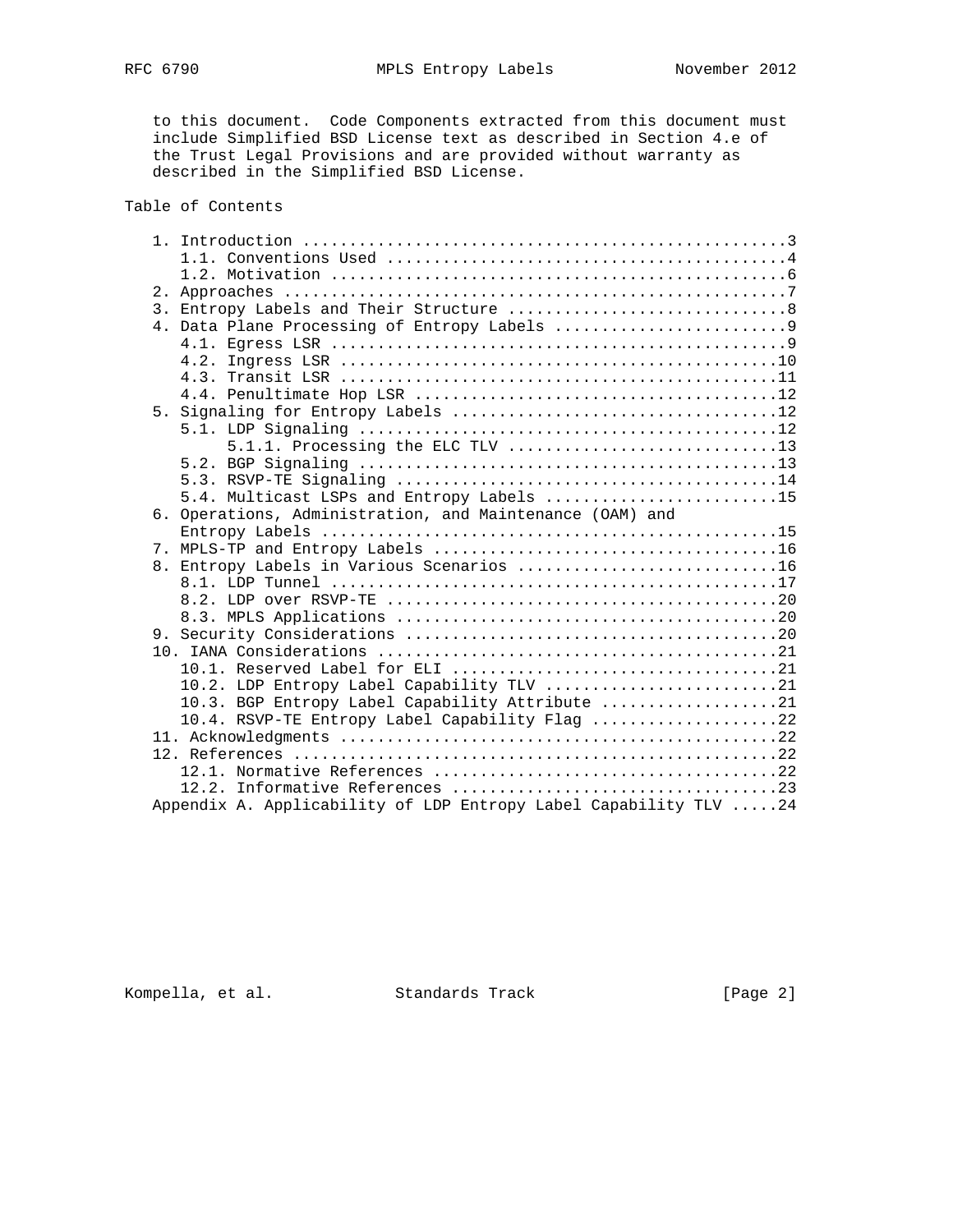# 1. Introduction

 Load balancing, or multi-pathing, is an attempt to balance traffic across a network by allowing the traffic to use multiple paths. Load balancing has several benefits: it eases capacity planning, it can help absorb traffic surges by spreading them across multiple paths, and it allows better resilience by offering alternate paths in the event of a link or node failure.

 As providers scale their networks, they use several techniques to achieve greater bandwidth between nodes. Two widely used techniques are: Link Aggregation Group (LAG) and Equal Cost Multi-Path (ECMP). LAG is used to bond together several physical circuits between two adjacent nodes so they appear to higher-layer protocols as a single, higher-bandwidth "virtual" pipe. ECMP is used between two nodes separated by one or more hops, to allow load balancing over several shortest paths in the network. This is typically obtained by arranging IGP metrics such that there are several equal cost paths between source-destination pairs. Both of these techniques may, and often do, coexist in differing parts of a given provider's network, depending on various choices made by the provider.

 A very important requirement when load balancing is that packets belonging to a given "flow" must be mapped to the same path, i.e., the same exact sequence of links across the network. This is to avoid jitter, latency, and reordering issues for the flow. What constitutes a flow varies considerably. A common example of a flow is a TCP session. Other examples are a Layer 2 Tunneling Protocol (L2TP) session corresponding to a given broadband user or traffic within an ATM virtual circuit.

 To meet this requirement, a node uses certain fields, termed "keys", within a packet's header as input to a load-balancing function (typically a hash function) that selects the path for all packets in a given flow. The keys chosen for the load-balancing function depend on the packet type; a typical set (for IP packets) is the IP source and destination addresses, the protocol type, and (for TCP and UDP traffic) the source and destination port numbers. An overly conservative choice of fields may lead to many flows mapping to the same hash value (and consequently poorer load balancing); an overly aggressive choice may map a flow to multiple values, potentially violating the above requirement.

 For MPLS networks, most of the same principles (and benefits) apply. However, finding useful keys in a packet for the purpose of load balancing can be more of a challenge. In many cases, MPLS encapsulation may require fairly deep inspection of packets to find these keys at transit Label Switching Routers (LSRs).

Kompella, et al. Standards Track [Page 3]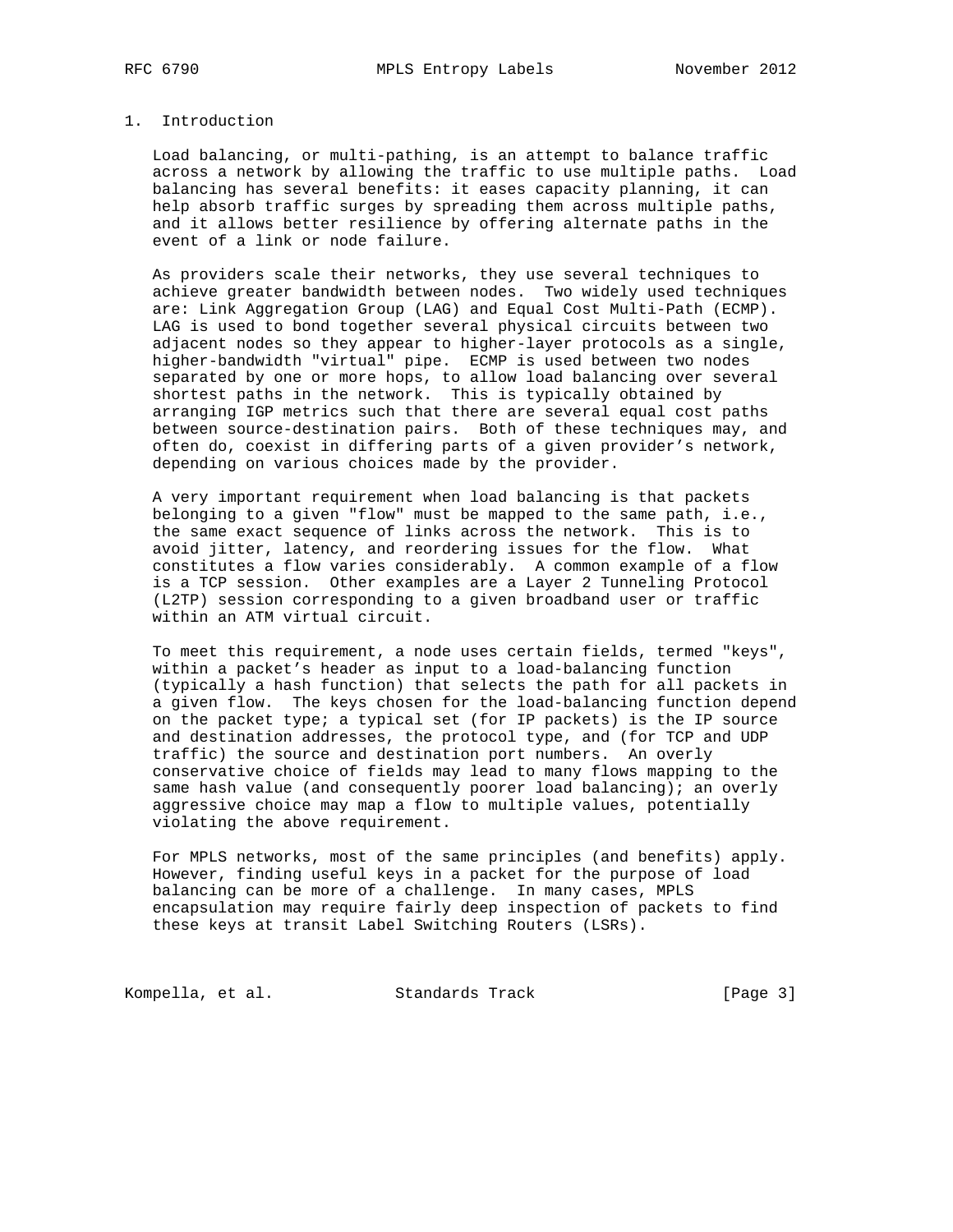One way to eliminate the need for this deep inspection is to have the ingress LSR of an MPLS Label Switched Path extract the appropriate keys from a given packet, input them to its load-balancing function, and place the result in an additional label, termed the "entropy label", as part of the MPLS label stack it pushes onto that packet.

 The entire label stack of the MPLS packet can then be used by transit LSRs to perform load balancing, as the entropy label introduces the right level of "entropy" into the label stack.

There are five key reasons why this is beneficial:

- 1. At the ingress LSR, MPLS encapsulation hasn't yet occurred, so deep inspection is not necessary.
- 2. The ingress LSR has more context and information about incoming packets than transit LSRs.
- 3. Ingress LSRs usually operate at lower bandwidths than transit LSRs, allowing them to do more work per packet.
- 4. Transit LSRs do not need to perform deep packet inspection and can load balance effectively using only a packet's MPLS label stack.
- 5. Transit LSRs, not having the full context that an ingress LSR does, have the hard choice between potentially misinterpreting fields in a packet as valid keys for load balancing (causing packet-ordering problems) or adopting a conservative approach (giving rise to sub-optimal load balancing). Entropy labels relieve them of making this choice.

 This memo describes why entropy labels are needed and defines the properties of entropy labels, in particular, how they are generated and received and the expected behavior of transit LSRs. Finally, it describes in general how signaling works and what needs to be signaled as well as specifics for the signaling of entropy labels for LDP [RFC5036], BGP [RFC4271], and RSVP - Traffic Engineering (RSVP-TE) [RFC3209].

# 1.1. Conventions Used

 The key words "MUST", "MUST NOT", "REQUIRED", "SHALL", "SHALL NOT", "SHOULD", "SHOULD NOT", "RECOMMENDED", "MAY", and "OPTIONAL" in this document are to be interpreted as described in [RFC2119].

Kompella, et al. Standards Track [Page 4]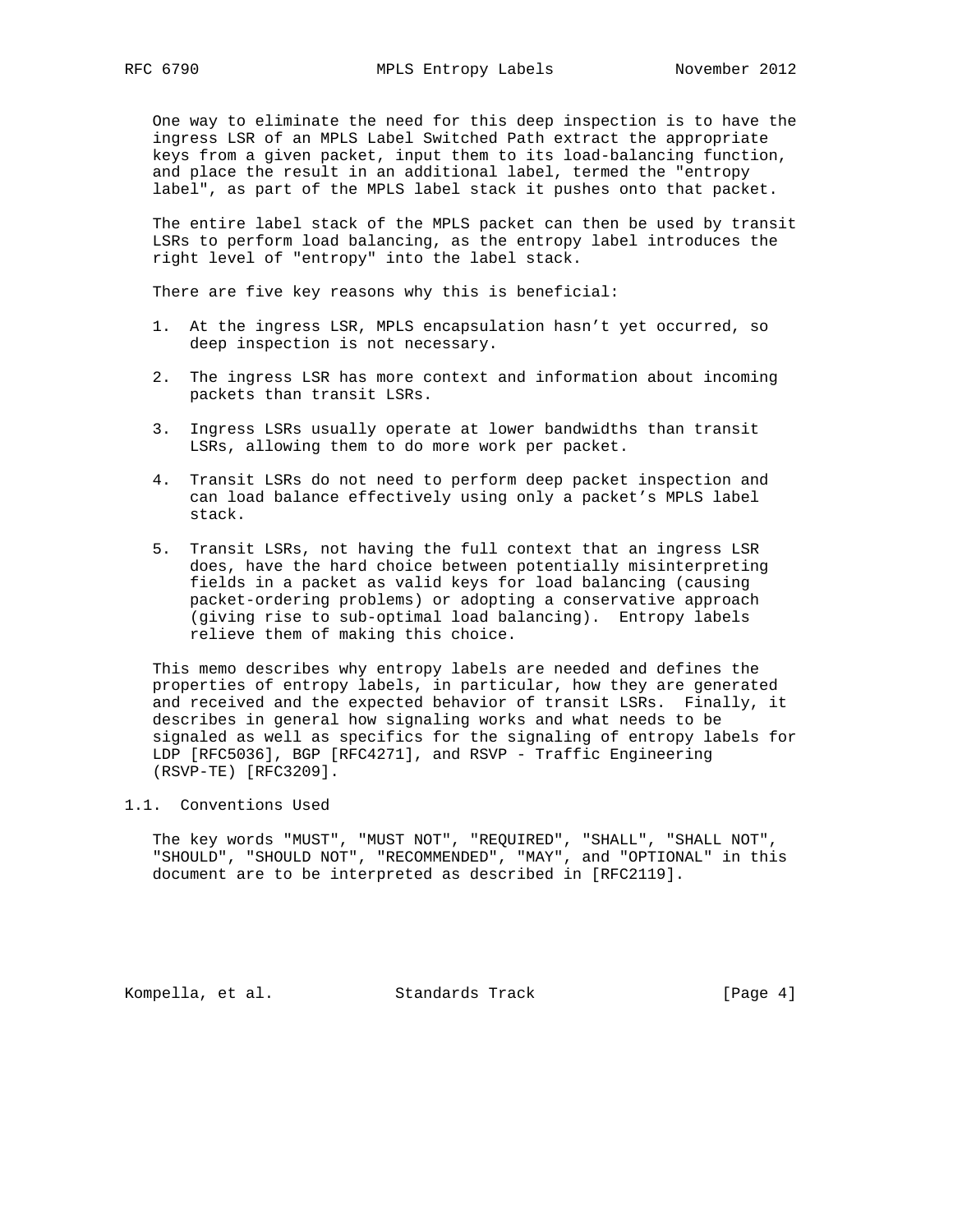The following acronyms/initialisms are used:

BoS: Bottom of Stack

CE: Customer Edge

ECMP: Equal Cost Multi-Path

EL: Entropy Label

ELC: Entropy Label Capability

ELI: Entropy Label Indicator

FEC: Forwarding Equivalence Class

LAG: Link Aggregation Group

LER: Label Edge Router

LSP: Label Switched Path

LSR: Label Switching Router

PE: Provider Edge

PW: Pseudowire

PHP: Penultimate Hop Popping

TC: Traffic Class

TTL: Time to Live

UHP: Ultimate Hop Popping

VPLS: Virtual Private LAN (Local Area Network) Service

VPN: Virtual Private Network

 The term "ingress LSR" (or "egress LSR") is used interchangeably with "ingress LER" (or "egress LER"). The term "application" throughout the text refers to an MPLS application (such as a VPN or VPLS).

 A label stack (say of three labels) is denoted by <L1, L2, L3>, where L1 is the "outermost" label and L3 the "innermost" (closest to the payload). Packet flows are depicted left to right, and signaling is shown right to left (unless otherwise indicated).

Kompella, et al. Standards Track [Page 5]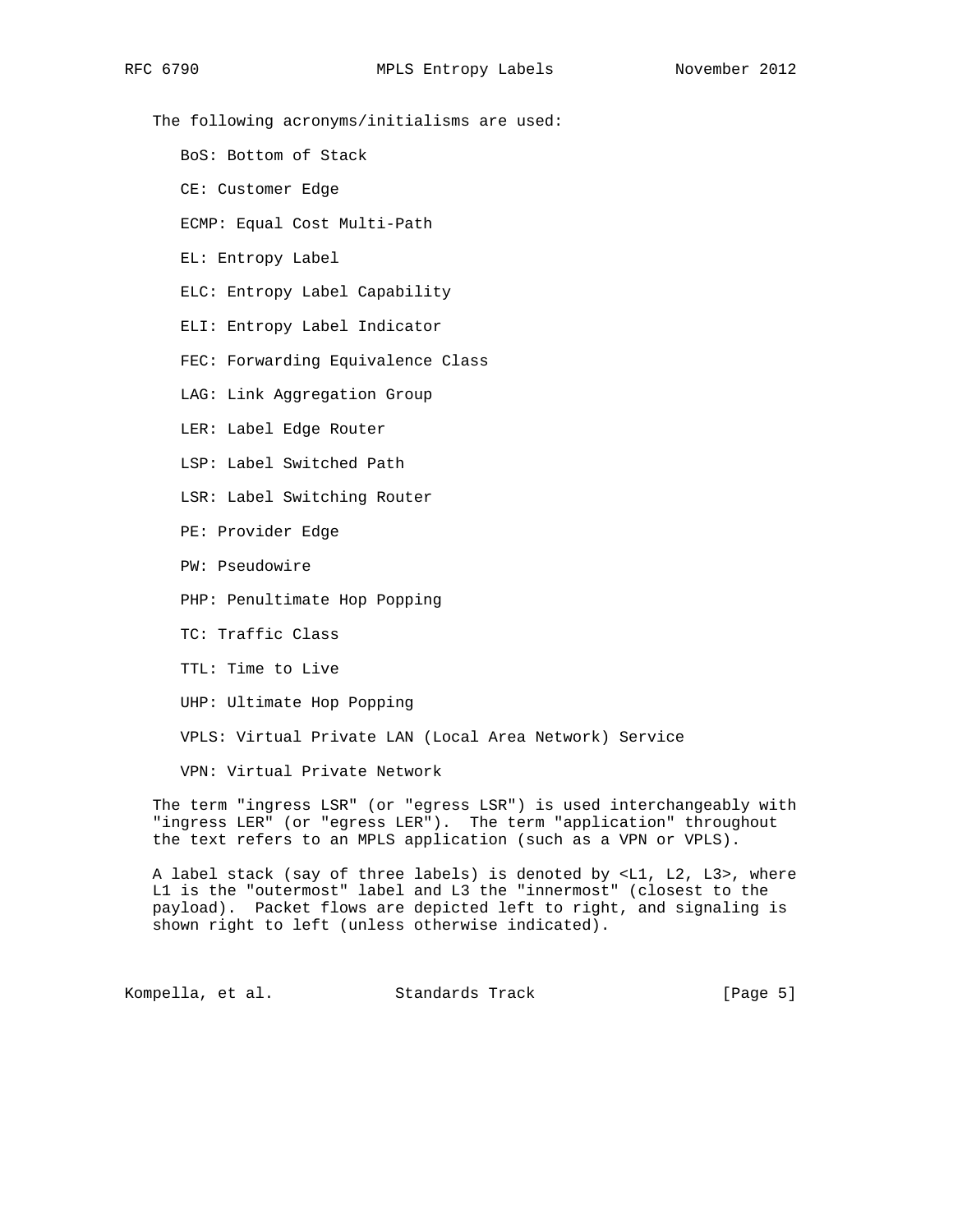The term "label" is used both for the entire 32-bit label stack entry and the 20-bit label field within a label stack entry. It should be clear from the context which is meant.

# 1.2. Motivation

 MPLS is a very successful generic forwarding substrate that transports several dozen types of protocols, most notably: IP, PWs, VPLS, and IP VPNs. Within each type of protocol, there typically exist several variants, each with a different set of load-balancing keys, e.g., IPv4, IPv6, IPv6 in IPv4, etc. for IP and Ethernet; ATM, Frame-Relay, etc. for PWs. There are also several different types of Ethernet over PW encapsulation, ATM over PW encapsulation, etc. Finally, given the popularity of MPLS, it is likely that it will continue to be extended to transport new protocols.

 Currently, each transit LSR along the path of a given LSP has to try to infer the underlying protocol within an MPLS packet in order to extract appropriate keys for load balancing. Unfortunately, if the transit LSR is unable to infer the MPLS packet's protocol (as is often the case), it will typically use the topmost (or all) MPLS labels in the label stack as keys for the load-balancing function. The result may be an extremely inequitable distribution of traffic across equal cost paths exiting that LSR. This is because MPLS labels are generally fairly coarse-grained forwarding labels that typically describe a next hop, or provide some demultiplexing and/or forwarding function, and do not describe the packet's underlying protocol.

 On the other hand, an ingress LSR (e.g., a PE router) has detailed knowledge of a packet's contents, typically through a priori configuration of the encapsulations that are expected at a given PE-CE interface, (e.g., IPv4, IPv6, VPLS, etc.). They may also have more flexible forwarding hardware, depending on implementation details. PE routers need this information and these capabilities to:

- a. apply the required services for the CE;
- b. discern the packet's Class of Service (CoS) forwarding treatment;
- c. apply filters to forward or block traffic to/from the CE;
- d. forward routing/control traffic to an onboard management processor; and,
- e. load balance the traffic on its uplinks to transit LSRs (e.g., P routers).

Kompella, et al. Standards Track [Page 6]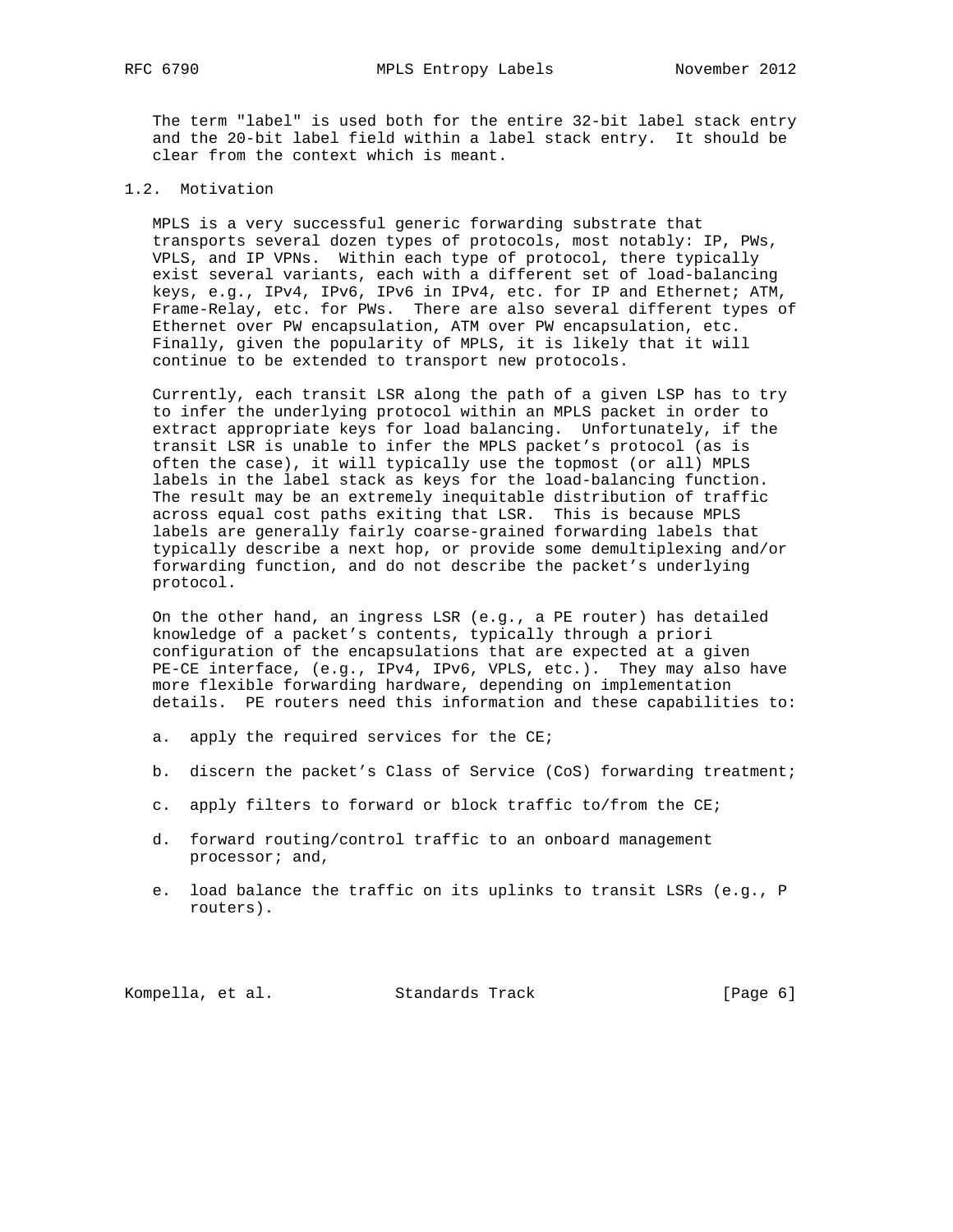By knowing the expected encapsulation types, an ingress LSR router can apply a more specific set of payload parsing routines to extract the keys appropriate for a given protocol. This allows for significantly improved accuracy in determining the appropriate load balancing behavior for each protocol.

 If the ingress LSR were to capture the flow information so gathered in a convenient form for downstream transit LSRs, transit LSRs could remain completely oblivious to the contents of each MPLS packet and use only the captured flow information to perform load balancing. In particular, there will be no reason to duplicate an ingress LSR's complex packet/payload parsing functionality in a transit LSR. This will result in less complex transit LSRs, enabling them to more easily scale to higher forwarding rates, larger port density, lower power consumption, etc. The idea in this memo is to capture this flow information as a label, the so-called "entropy label".

 Ingress LSRs can also adapt more readily to new protocols and extract the appropriate keys to use for load-balancing packets of those protocols. This means that deploying new protocols or services in edge devices requires fewer concomitant changes in the core, resulting in higher edge-service velocity and, at the same time, more stable core networks.

# 2. Approaches

 There are two main approaches to encoding load-balancing information in the label stack. The first allocates multiple labels for a particular Forwarding Equivalence Class (FEC). These labels are equivalent in terms of forwarding semantics, but having multiple labels allows flexibility in assigning labels to flows belonging to the same FEC. This approach has the advantage that the label stack has the same depth whether or not one uses label-based load balancing; consequently, there is no change to forwarding operations on transit and egress LSRs. However, it has a major drawback in that there is a significant increase in both signaling and forwarding state.

 The other approach encodes the load-balancing information as an additional label in the label stack, thus increasing the depth of the label stack by one. With this approach, there is minimal change to signaling state for a FEC; also, there is no change in forwarding operations in transit LSRs and no increase of forwarding state in any LSR. The only purpose of the additional label is to increase the entropy in the label stack, so this is called an "entropy label". This memo focuses solely on this approach.

Kompella, et al. Standards Track [Page 7]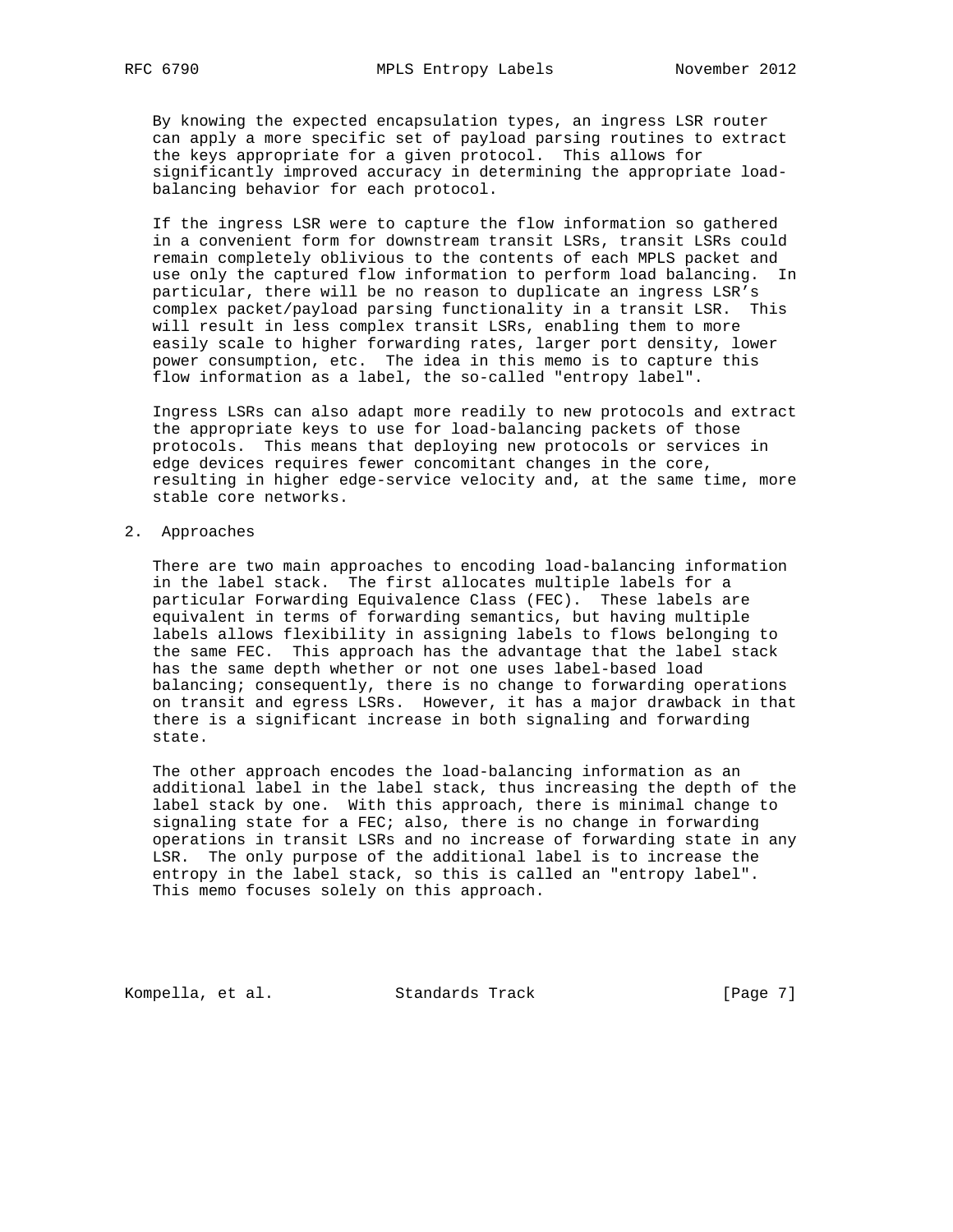This latter approach uses upstream-generated entropy labels, which may conflict with downstream-allocated application labels. There are a few approaches to deal with this: 1) allocate a pair of labels for each FEC, one that must have an entropy label below it and one that must not; 2) use a label (the "Entropy Label Indicator") to indicate that the next label is an entropy label; and 3) allow entropy labels only where there is no possible confusion. The first doubles control and data plane state in the network; the last is too restrictive. The approach taken here is the second. In making both the above choices, the trade-off is to increase label stack depth rather than control and data plane state in the network.

 Finally, one may choose to associate ELs with MPLS tunnels (LSPs) or with MPLS applications (e.g., VPNs). (What this entails is described in later sections.) We take the former approach, for the following reasons:

- 1. There are a small number of tunneling protocols for MPLS, but a large and growing number of applications. Defining ELs on a tunnel basis means simpler standards, lower development, interoperability, and testing efforts.
- 2. As a consequence, there will be much less churn in the network as new applications (services) are defined and deployed.
- 3. Processing application labels in the data plane is more complex than processing tunnel labels. Thus, it is preferable to burden the latter rather than the former with EL processing.
- 4. Associating ELs with tunnels makes it simpler to deal with hierarchy, be it LDP-over-RSVP-TE or Carrier's Carrier VPNs. Each layer in the hierarchy can choose independently whether or not they want ELs.

The cost of this approach is that ELIs will be mandatory; again, the trade-off is the size of the label stack. To summarize, the net increase in the label stack to use entropy labels is two: one reserved label for the ELI and the entropy label itself.

3. Entropy Labels and Their Structure

An entropy label (as used here) is a label:

- 1. that is not used for forwarding;
- 2. that is not signaled; and

Kompella, et al. Standards Track [Page 8]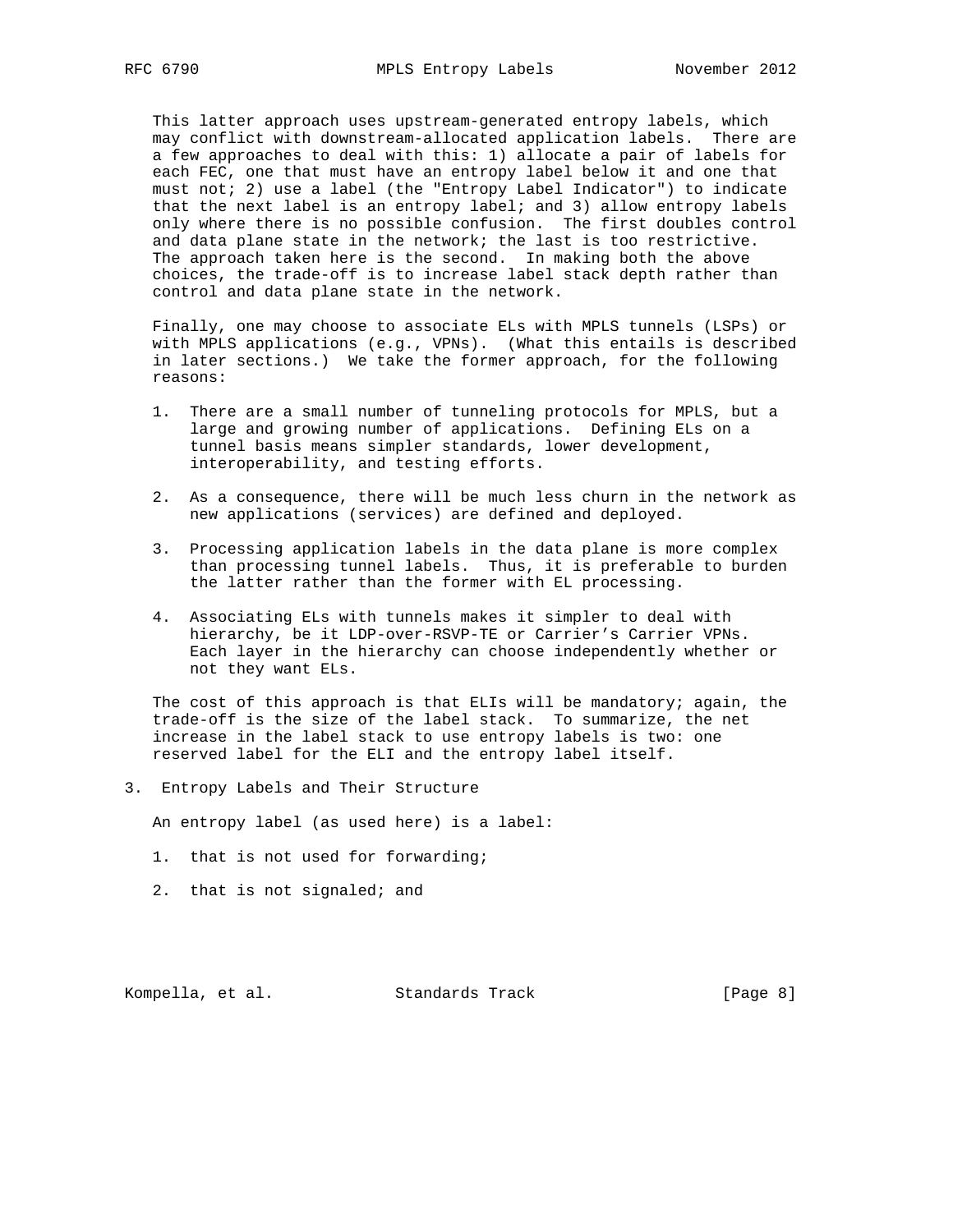3. whose only purpose in the label stack is to provide "entropy" to improve load balancing.

 Entropy labels are generated by an ingress LSR, based entirely on load-balancing information. However, they MUST NOT have values in the reserved label space (0-15) [RFC3032].

 Since entropy labels are generated by an ingress LSR, an egress LSR MUST be able to distinguish unambiguously between entropy labels and application labels. To accomplish this, it is REQUIRED that the label immediately preceding an Entropy Label (EL) in the MPLS label stack be an Entropy Label Indicator (ELI), where preceding means closer to the top of the label stack (farther from bottom of stack indication). The ELI is a reserved label with value 7. How to set values of the TTL, TC, and "Bottom of Stack" (BoS) fields [RFC3032] for the ELI and for ELs is discussed in Section 4.2.

 Entropy labels are useful for pseudowires [RFC4447]. [RFC6391] explains how entropy labels can be used for pseudowires that are of the RFC 4447 style and is therefore complementary to this memo, which focuses on how entropy labels can be used for tunnels and thus for all other MPLS applications.

- 4. Data Plane Processing of Entropy Labels
- 4.1. Egress LSR

 Suppose egress LSR Y is capable of processing entropy labels for a tunnel. Y indicates this to all ingresses via signaling (see Section 5). Y MUST be prepared to deal both with packets with an imposed EL and those without; the ELI will distinguish these cases. If a particular ingress chooses not to impose an EL, Y's processing of the received label stack (which might be empty) is as if Y chose not to accept ELs.

 If an ingress LSR X chooses to impose an EL, then Y will receive a tunnel termination packet with label stack <TL, ELI, EL> <remaining packet header>. Y recognizes TL as the label it distributed to its upstreams for the tunnel and pops it. (Note that TL may be the implicit null label, in which case it doesn't appear in the label stack.) Y then recognizes the ELI and pops two labels: the ELI and the EL. Y then processes the remaining packet header as normal; this may require further processing of tunnel termination, perhaps with further ELI+EL pairs. When processing the final tunnel termination, Y MAY enqueue the packet based on that tunnel TL's or ELI's TC value and MAY use the tunnel TL's or ELI's TTL to compute the TTL of the remaining packet header. The EL's TTL MUST be ignored.

Kompella, et al. Standards Track [Page 9]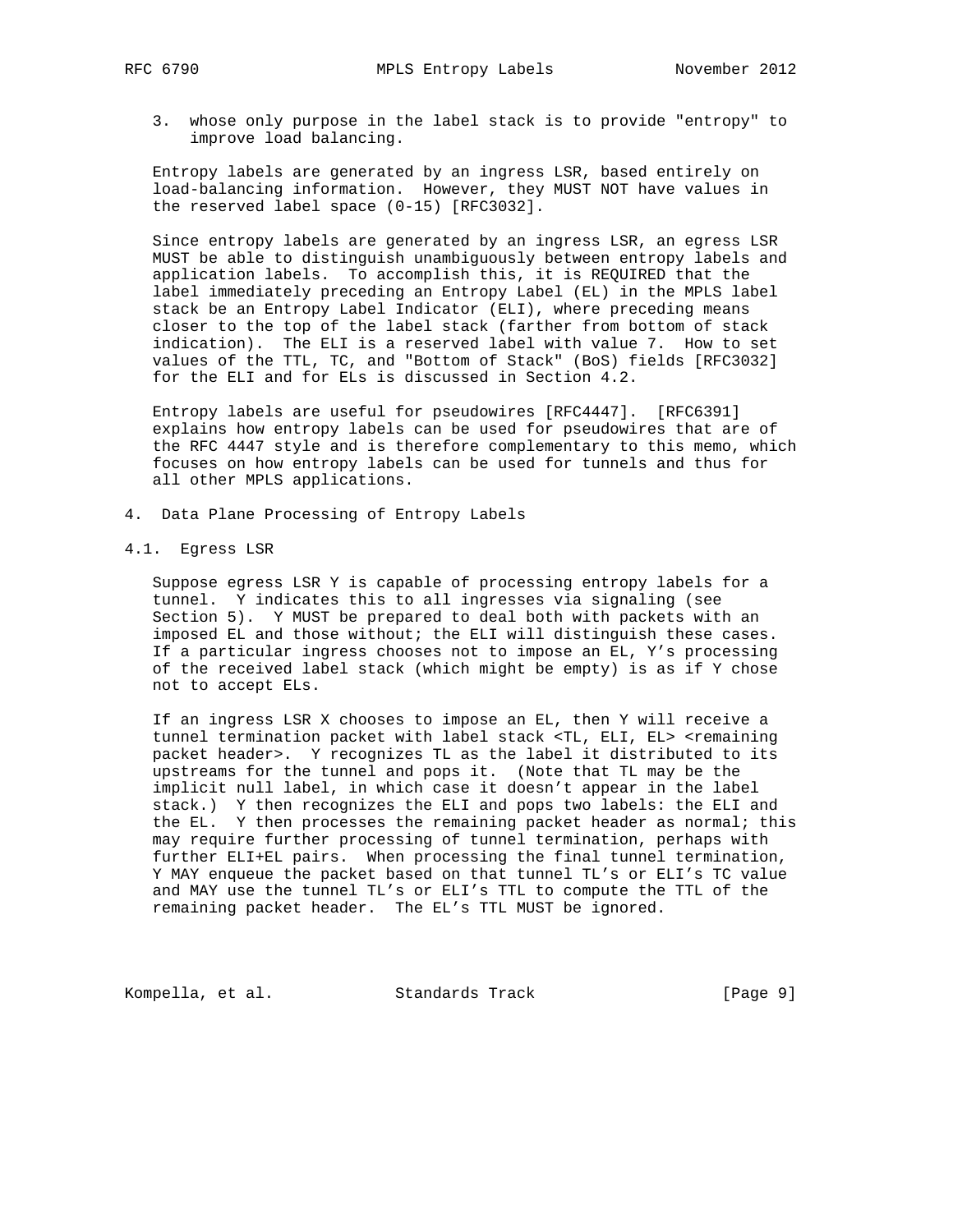If any ELI processed by Y has the BoS bit set, Y MUST discard the packet and MAY log an error. The EL's BoS bit will indicate whether or not there are more labels in the stack.

4.2. Ingress LSR

 If an egress LSR Y indicates via signaling that it can process ELs on a particular tunnel, an ingress LSR X can choose whether or not to insert ELs for packets going into that tunnel. Y MUST handle both cases.

The steps that X performs to insert ELs are as follows:

- 1. On an incoming packet, identify the application to which the packet belongs; based on this, pick appropriate fields as input to the load-balancing function; apply the load-balancing function to these input fields and let LB be the output.
- 2. Determine the application label AL (if any). Push <AL> onto the packet.
- 3. Based on the application, the load-balancing output LB and other factors, determine the egress LSR Y, the tunnel to Y, the specific interface to the next hop, and thus the tunnel label TL. Use LB to generate the entropy label EL.
- 4. If, for the chosen tunnel, Y has not indicated that it can process ELs, push <TL> onto the packet. If Y has indicated that it can process ELs for the tunnel, push <TL, ELI, EL> onto the packet. X SHOULD put the same TTL and TC fields for the ELI as it does for TL. X MAY choose different values for the TTL and TC fields if it is known that the ELI will not be exposed as the top label at any point along the LSP (as may happen in cases where PHP is used and the ELI and EL are not stripped at the penultimate hop (see Section 4.4). The BoS bit for the ELI MUST be zero (i.e., BoS is not set). The TTL for the EL MUST be zero to ensure that it is not used inadvertently for forwarding. The TC for the EL may be any value. The BoS bit for the EL depends on whether or not there are more labels in the label stack.
- 5. X then determines whether further tunnel hierarchy is needed; if so, X goes back to step 3, possibly with a new egress Y for the new tunnel. Otherwise, X is done and sends out the packet.

Kompella, et al. Standards Track [Page 10]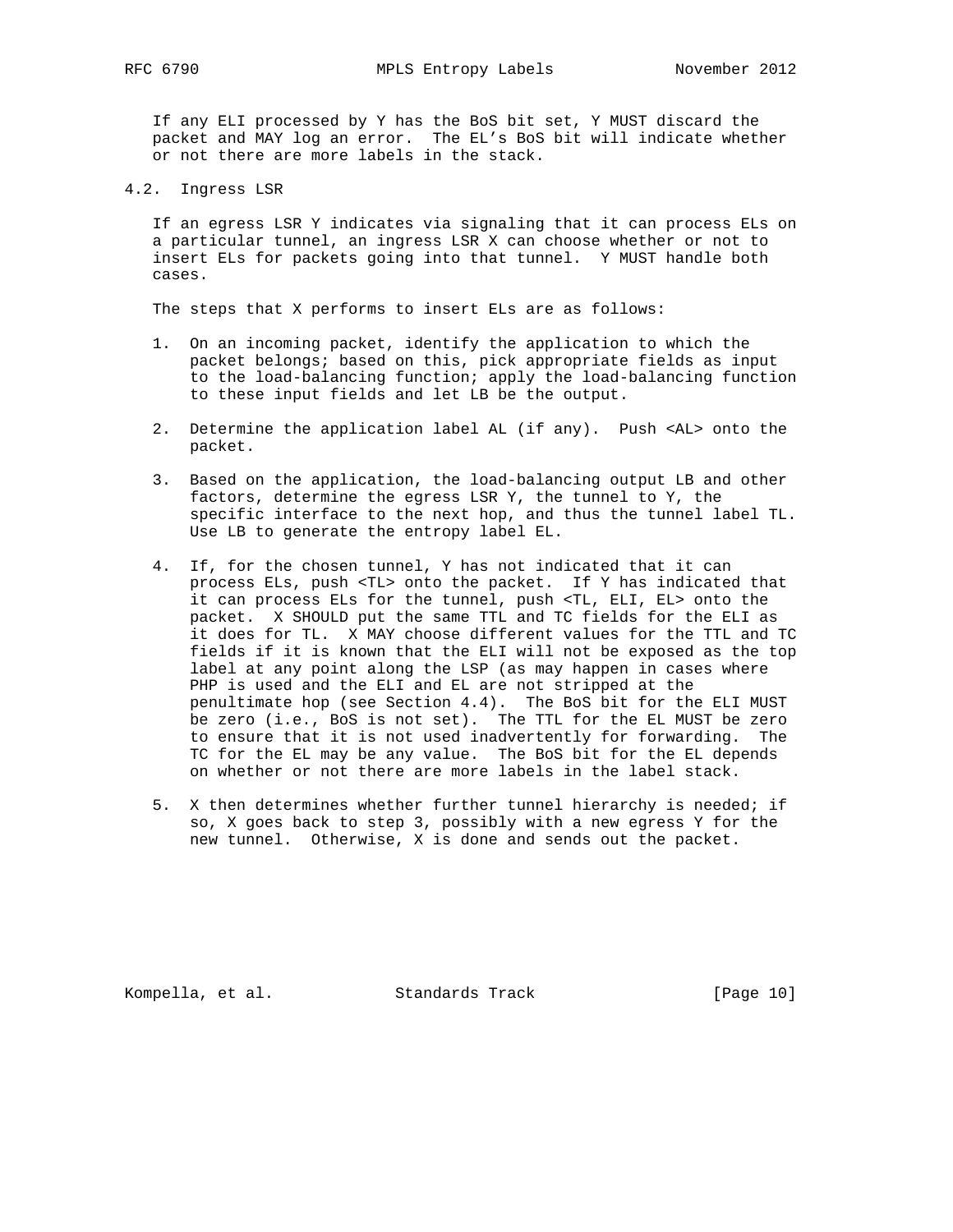Notes:

- a. X computes load-balancing information and generates the EL based on the incoming application packet, even though the signaling of EL capability is associated with tunnels.
- b. X MAY insert several entropy labels in the stack (each, of course, preceded by an ELI), potentially one for each hierarchical tunnel, provided that the egress for that tunnel has indicated that it can process ELs for that tunnel.
- c. X MUST NOT include an entropy label for a given tunnel unless the egress LSR Y has indicated that it can process entropy labels for that tunnel.
- d. The signaling and use of entropy labels in one direction (signaling from Y to X and data path from X to Y) is completely independent of the signaling and use of entropy labels in the reverse direction (signaling from X to Y and data path from Y to  $X)$  .

## 4.3. Transit LSR

 Transit LSRs MAY operate with no change in forwarding behavior. The following are suggestions for optimizations that improve load balancing, reduce the amount of packet data processed, and/or enhance backward compatibility.

 If a transit LSR recognizes the ELI, it MAY choose to load balance solely on the following label (the EL); otherwise, it SHOULD use as much of the whole label stack as feasible as keys for the load balancing function. In any case, reserved labels MUST NOT be used as keys for the load-balancing function.

 Some transit LSRs look beyond the label stack for better load balancing information. This is a simple, backward-compatible approach in networks where some ingress LSRs impose ELs and others don't. However, this is of limited incremental value if an EL is indeed present and requires more packet processing from the LSR. A transit LSR MAY choose to parse the label stack for the presence of the ELI and look beyond the label stack only if it does not find it, thus retaining the old behavior when needed, yet avoiding unnecessary work if not needed.

Kompella, et al. Standards Track [Page 11]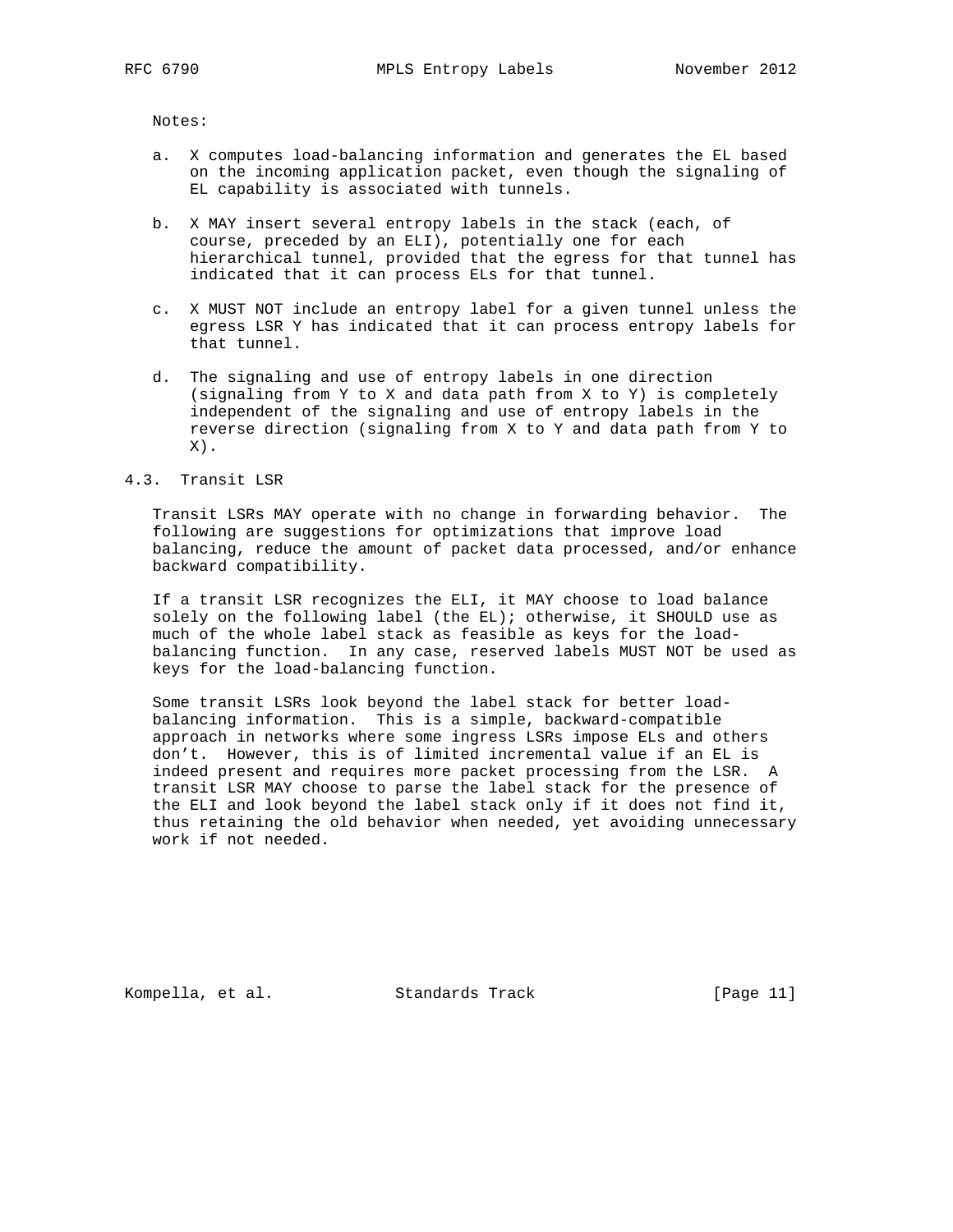As stated in Sections 4.1 and 5, an egress LSR that signals both ELC and implicit null MUST pop the ELI and the next label (which should be the EL), if it encounters a packet with the ELI as the topmost label. Any other LSR (including PHP LSRs) MUST drop such packets, as per Section 3.18 of [RFC3031].

# 4.4. Penultimate Hop LSR

 No change is needed at penultimate hop LSRs. However, a PHP LSR that recognizes the ELI MAY choose to pop the ELI and following label (which should be an entropy label) in addition to popping the tunnel label, provided that doing so doesn't diminish its ability to load balance on the next hop.

5. Signaling for Entropy Labels

 An egress LSR Y can signal to ingress LSR(s) its ability to process entropy labels (henceforth called "Entropy Label Capability" or ELC) on a given tunnel. In particular, even if Y signals an implicit null label, indicating that PHP is to be performed, Y MUST be prepared to pop the ELI and EL.

 Note that Entropy Label Capability may be asymmetric: if LSRs X and Y are at opposite ends of a tunnel, X may be able to process entropy labels, whereas Y may not. The signaling extensions below allow for this asymmetry.

 For an illustration of signaling and forwarding with entropy labels, see Section 8.

5.1. LDP Signaling

 A new LDP TLV [RFC5036] is defined to signal an egress's ability to process entropy labels. This is called the ELC TLV and may appear as an Optional Parameter of the Label Mapping Message TLV.

 The presence of the ELC TLV in a Label Mapping Message indicates to ingress LSRs that the egress LSR can process entropy labels for the associated LDP tunnel. The ELC TLV has Type 0x0206 and Length 0.

The structure of the ELC TLV is shown below.

Kompella, et al. Standards Track [Page 12]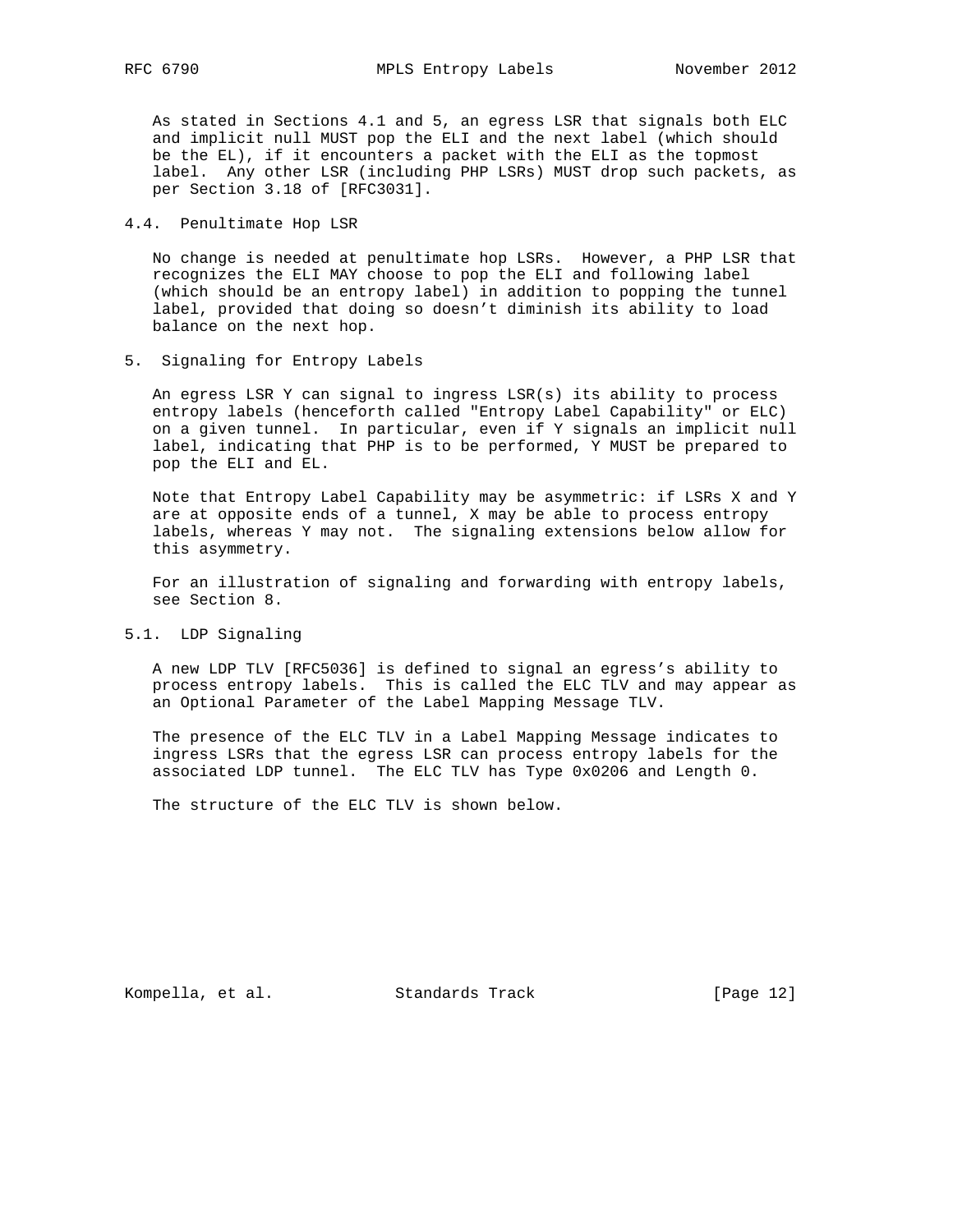0  $1$  2 3 0 1 2 3 4 5 6 7 8 9 0 1 2 3 4 5 6 7 8 9 0 1 2 3 4 5 6 7 8 9 0 1 +-+-+-+-+-+-+-+-+-+-+-+-+-+-+-+-+-+-+-+-+-+-+-+-+-+-+-+-+-+-+-+-+ |U|F| Type 0x0206 | Length (0) | +-+-+-+-+-+-+-+-+-+-+-+-+-+-+-+-+-+-+-+-+-+-+-+-+-+-+-+-+-+-+-+-+

Figure 1: Entropy Label Capability TLV

where:

 U: Unknown bit. This bit MUST be set to 1. If the ELC TLV is not understood by the receiver, then it MUST be ignored.

 F: Forward bit. This bit MUST be set be set to 1. Since the ELC TLV is going to be propagated hop-by-hop, it should be forwarded even by nodes that may not understand it.

Type: Type field (0x0206)

 Length: Length field. This field specifies the total length in octets of the ELC TLV and is currently defined to be 0.

## 5.1.1. Processing the ELC TLV

 An LSR that receives a Label Mapping with the ELC TLV but does not understand it MUST propagate it intact to its neighbors and MUST NOT send a notification to the sender (following the meaning of the U and F-bits).

 An LSR X may receive multiple Label Mappings for a given FEC F from its neighbors. In its turn, X may advertise a Label Mapping for F to its neighbors. If X understands the ELC TLV, and if any of the advertisements it received for FEC F does not include the ELC TLV, X MUST NOT include the ELC TLV in its own advertisements of F. If all the advertised Mappings for F include the ELC TLV, then X MUST advertise its Mapping for F with the ELC TLV. If any of X's neighbors resends its Mapping, sends a new Mapping or sends a Label Withdraw for a previously advertised Mapping for F, X MUST re evaluate the status of ELC for FEC F, and, if there is a change, X MUST re-advertise its Mapping for F with the updated status of ELC.

# 5.2. BGP Signaling

 When BGP [RFC4271] is used for distributing Network Layer Reachability Information (NLRI) as described in, for example, [RFC3107], the BGP UPDATE message may include the ELC attribute as part of the Path Attributes. This is an optional, transitive BGP

Kompella, et al. Standards Track [Page 13]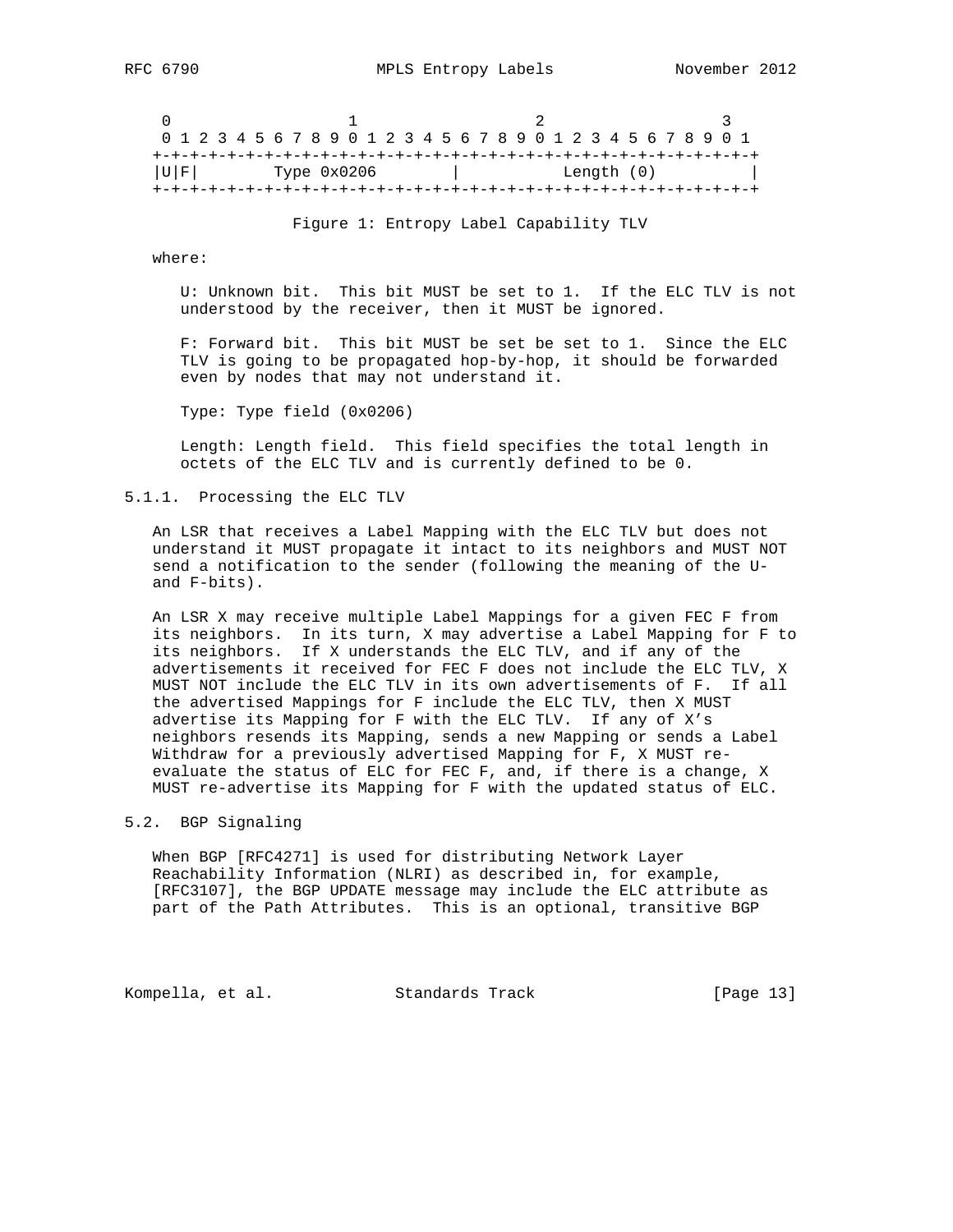attribute of value 28. The inclusion of this attribute with an NLRI indicates that the advertising BGP router can process entropy labels as an egress LSR for all routes in that NLRI.

 A BGP speaker S that originates an UPDATE should include the ELC attribute only if both of the following are true:

A1: S sets the BGP NEXT\_HOP attribute to itself AND

A2: S can process entropy labels.

 Suppose a BGP speaker T receives an UPDATE U with the ELC attribute. T has two choices. T can simply re-advertise U with the ELC attribute if either of the following is true:

B1: T does not change the NEXT\_HOP attribute OR

 B2: T simply swaps labels without popping the entire label stack and processing the payload below.

An example of the use of B1 is Route Reflectors.

 However, if T changes the NEXT\_HOP attribute for U and in the data plane pops the entire label stack to process the payload, T MAY include an ELC attribute for UPDATE U' if both of the following are true:

C1: T sets the NEXT\_HOP attribute of U' to itself AND

C2: T can process entropy labels.

Otherwise, T MUST remove the ELC attribute.

5.3. RSVP-TE Signaling

 Entropy label support is signaled in RSVP-TE [RFC3209] using the Entropy Label Capability (ELC) flag in the Attribute Flags TLV of the LSP\_ATTRIBUTES object [RFC5420]. The presence of the ELC flag in a Path message indicates that the ingress can process entropy labels in the upstream direction; this only makes sense for a bidirectional LSP and MUST be ignored otherwise. The presence of the ELC flag in a Resv message indicates that the egress can process entropy labels in the downstream direction.

The bit number for the ELC flag is 9.

Kompella, et al. Standards Track [Page 14]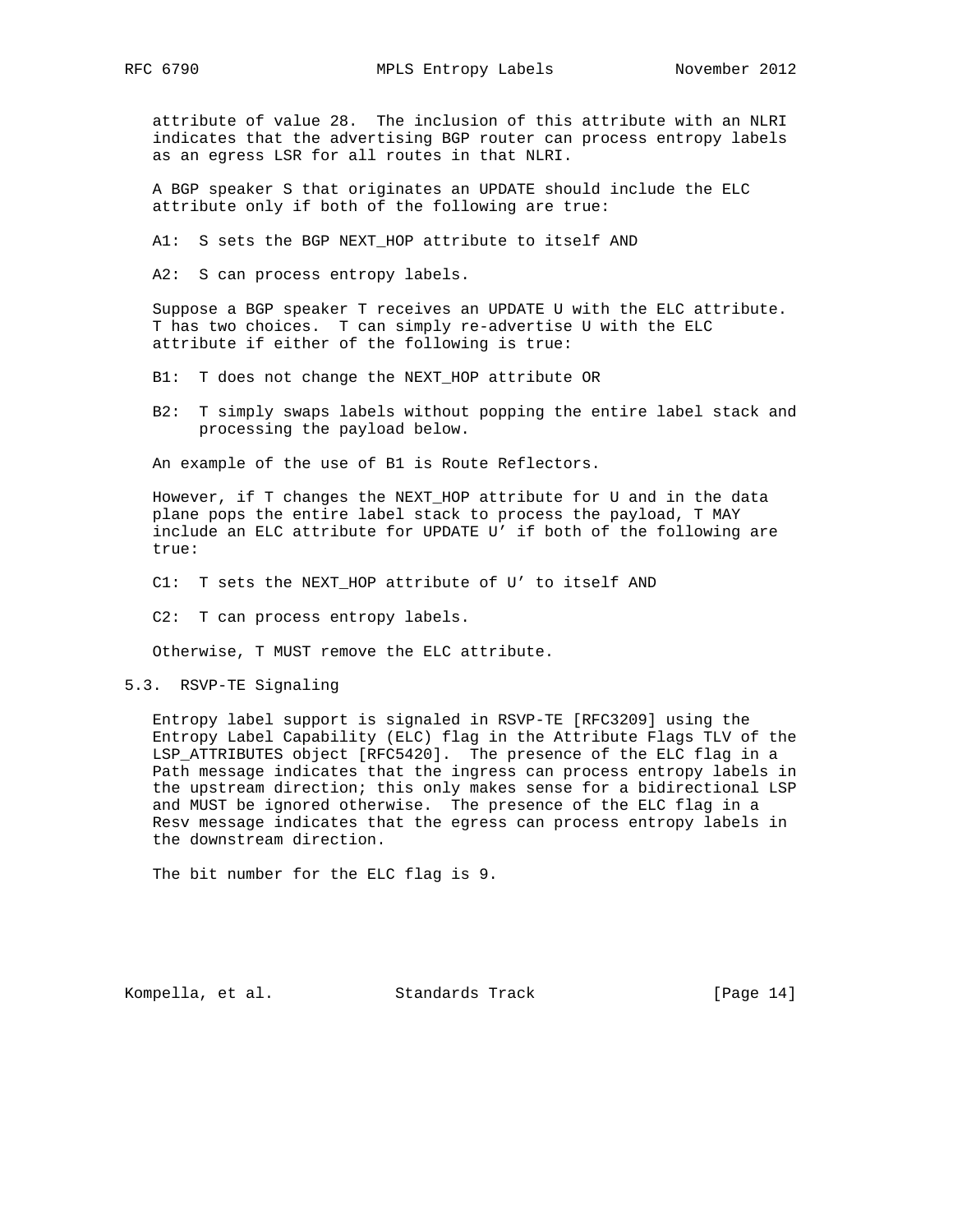### 5.4. Multicast LSPs and Entropy Labels

 Multicast LSPs [RFC4875] [RFC6388] typically do not use ECMP for load balancing, as the combination of replication and multi-pathing can lead to duplicate traffic delivery. However, these LSPs can traverse bundled links [RFC4201] and LAGs. In both these cases, load balancing is useful, and hence entropy labels can be of value for multicast LSPs.

 The methodology defined for entropy labels here will be used for multicast LSPs; however, the details of signaling and processing ELs for multicast LSPs will be specified in a future document.

6. Operations, Administration, and Maintenance (OAM) and Entropy Labels

 Generally, OAM comprises a set of functions operating in the data plane to allow a network operator to monitor its network infrastructure and to implement mechanisms in order to enhance the general behavior and the level of performance of its network, e.g., the efficient and automatic detection, localization, diagnosis, and handling of defects.

 Currently defined OAM mechanisms for MPLS include LSP ping/traceroute [RFC4379] and Bidirectional Forwarding Detection (BFD) for MPLS [RFC5884]. The latter provides connectivity verification between the endpoints of an LSP, and recommends establishing a separate BFD session for every path between the endpoints.

 The LSP traceroute procedures of [RFC4379] allow an ingress LSR to obtain label ranges that can be used to send packets on every path to the egress LSR. It works by having the ingress LSR sequentially ask the transit LSRs along a particular path to a given egress LSR to return a label range such that the inclusion of a label in that range in a packet will cause the replying transit LSR to send that packet out the egress interface for that path. The ingress provides the label range returned by transit LSR N to transit LSR N + 1, which returns a label range that is less than or equal in span to the range provided to it. This process iterates until the penultimate transit LSR replies to the ingress LSR with a label range that is acceptable to it and to all LSRs along path preceding it for forwarding a packet along the path.

 However, the LSP traceroute procedures do not specify where in the label stack the value from the label range is to be placed, whether deep packet inspection is allowed, and if so, which keys and key values are to be used.

Kompella, et al. Standards Track [Page 15]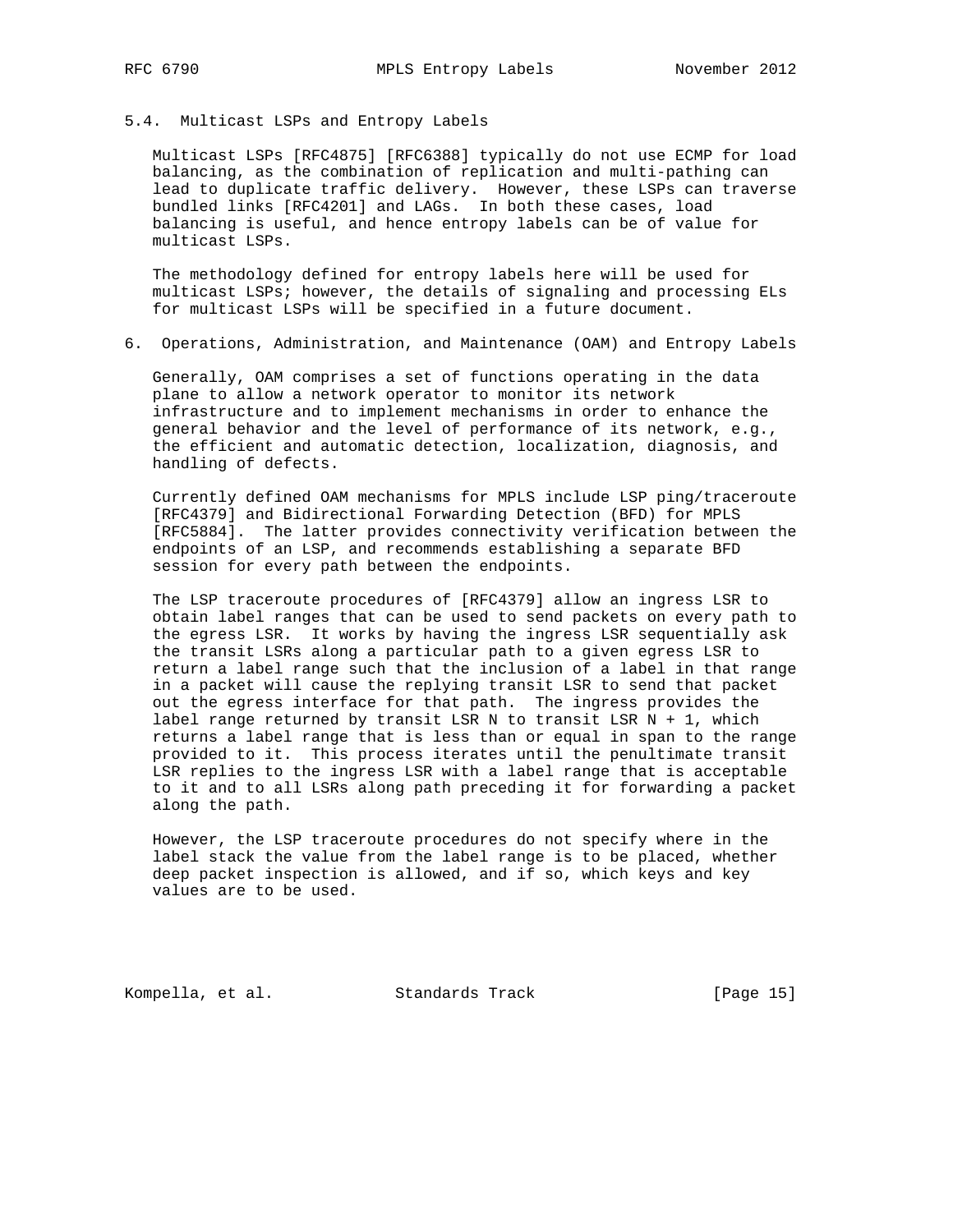This memo updates LSP traceroute by specifying that the value from the label range is to be placed in the entropy label. Deep packet inspection is thus not necessary, although an LSR may use it, provided it does so consistently, i.e., if the label range to go to a given downstream LSR is computed with deep packet inspection, then the data path should use the same approach and the same keys.

 In order to have a BFD session on a given path, a value from the label range for that path should be used as the EL value for BFD packets sent on that path.

7. MPLS-TP and Entropy Labels

 Since the MPLS Transport Profile (MPLS-TP) does not use ECMP, entropy labels are not applicable to an MPLS-TP deployment.

8. Entropy Labels in Various Scenarios

 This section describes the use of entropy labels in various scenarios. The material in this section is illustrative and offers guidance to implementations, but it does not form a normative part of this specification.

 In the figures below, the following conventions are used to depict processing between X and Y. Note that control plane signaling goes right to left, whereas data plane processing goes left to right.

```
 Protocols
 Y: <--- [L, E] Y signals L to X
    X ------------- Y
 Data Plane:
X-Y: <L, ELI, EL> Label Stack from X -> Y
 Label Stack Operations:
X: +<L, ELI, EL> X pushes <L, ELI, EL>
Y: -<L, ELI, EL> Y pops <L, ELI, EL>
```
 This means that Y signals to X label L for an LDP tunnel. E can be one of:

- 0: meaning egress is NOT entropy label capable or
- 1: meaning egress is entropy label capable

 The line with LS: shows the label stack on the wire. Below that is the operation that each LSR does in the data plane, where + means push the following label stack, - means pop the following label stack, L˜L' means swap L with L'.

Kompella, et al. Standards Track [Page 16]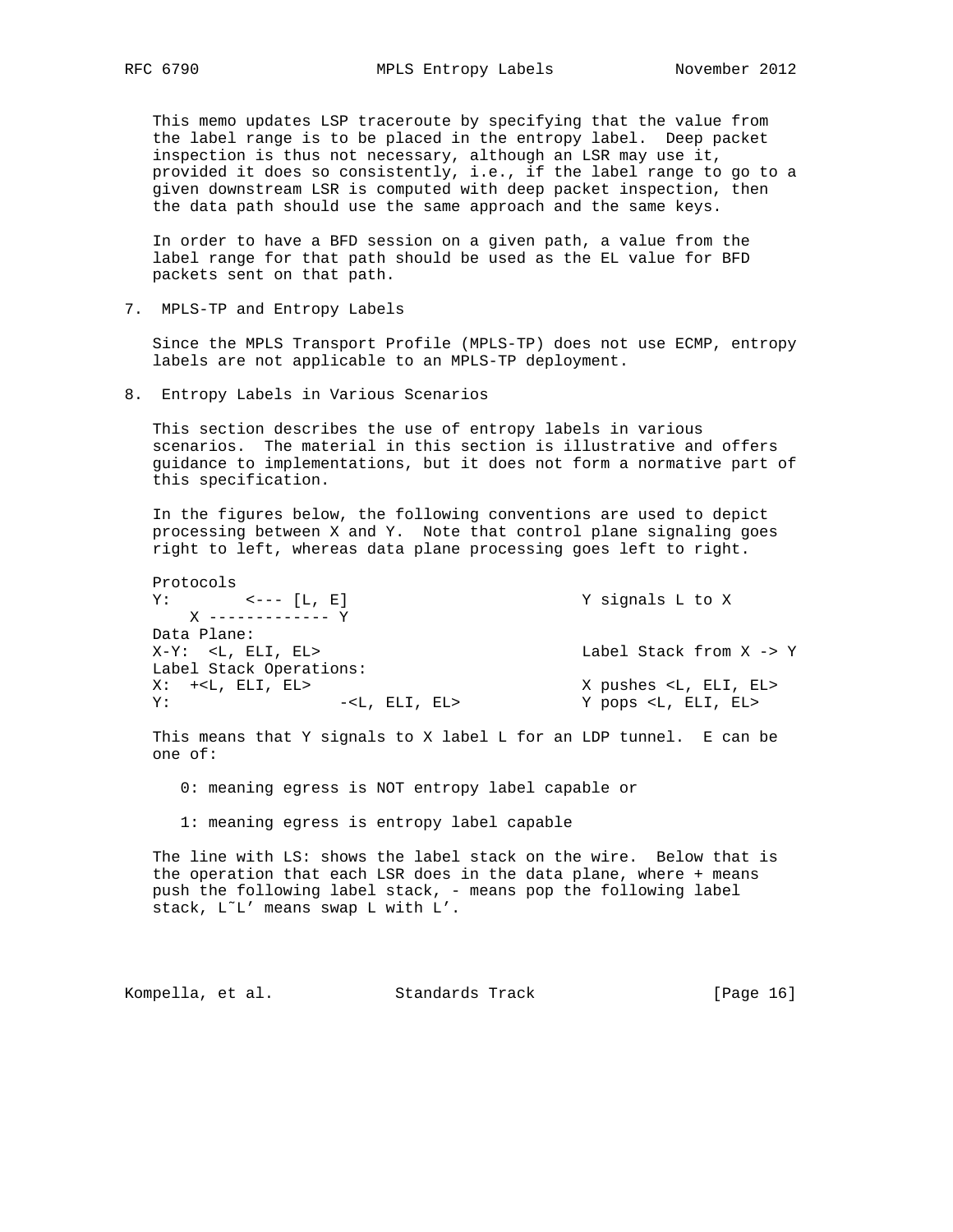# 8.1. LDP Tunnel

 The following figures illustrate several simple intra-AS LDP tunnels. The first diagram shows ultimate hop popping (UHP) with the ingress inserting an EL, the second UHP with no ELs, the third PHP with ELs, and finally, PHP with no ELs, but also with an application label AL (which could, for example, be a VPN label).

 Note that, in all the cases below, the MPLS application does not matter; it may be that X pushes some more labels (perhaps for a VPN or VPLS) below the ones shown, and Y pops them.

A:  $\leftarrow$  --- [TL4, 1] B:  $\leftarrow -$  [TL3, 1]  $W:$   $\leftarrow$  [TL2, 1]  $Y:$   $\left(- - \left[\text{TL0, 1}\right]\right)$  X --------------- A --------- B --- W ---------- Y Data Plane: X-A: <TL4, ELI, EL> A-B: <TL3, ELI, EL> B-W: <TL2, ELI, EL>  $\verb|W-Y|:\verb|W-Y|:\verb|W-Y|:\verb|W-Y|:\verb|W-Y|:\verb|W-Y|:\verb|W-Y|:\verb|W-Y|:\verb|W-Y|:\verb|W-Y|:\verb|W-Y|:\verb|W-Y|:\verb|W-Y|:\verb|W-Y|:\verb|W-Y|:\verb|W-Y|:\verb|W-Y|:\verb|W-Y|:\verb|W-Y|:\verb|W-Y|:\verb|W-Y|:\verb|W-Y|:\verb|W-Y|:\verb|W-Y|:\verb|W-Y|:\verb|W-Y|:\verb|W-Y|:\verb|W-Y|:\verb|W-Y|:\verb|W-Y|:\verb|W-Y|:\verb|W-Y|:\verb|W-Y|:\verb|W-Y|:\verb|W-Y|:\verb|W-Y|:\verb|W$  Label Stack Operations:  $X: +< T L 4$ ,  $E L 1$ ,  $E L >$  A: TL4˜TL3 B: TL3~TL2 W: TL2~TL0 Y:  $-$ <TL0, ELI, EL>

Figure 2: LDP with UHP; Ingress Inserts ELs

Kompella, et al. Standards Track [Page 17]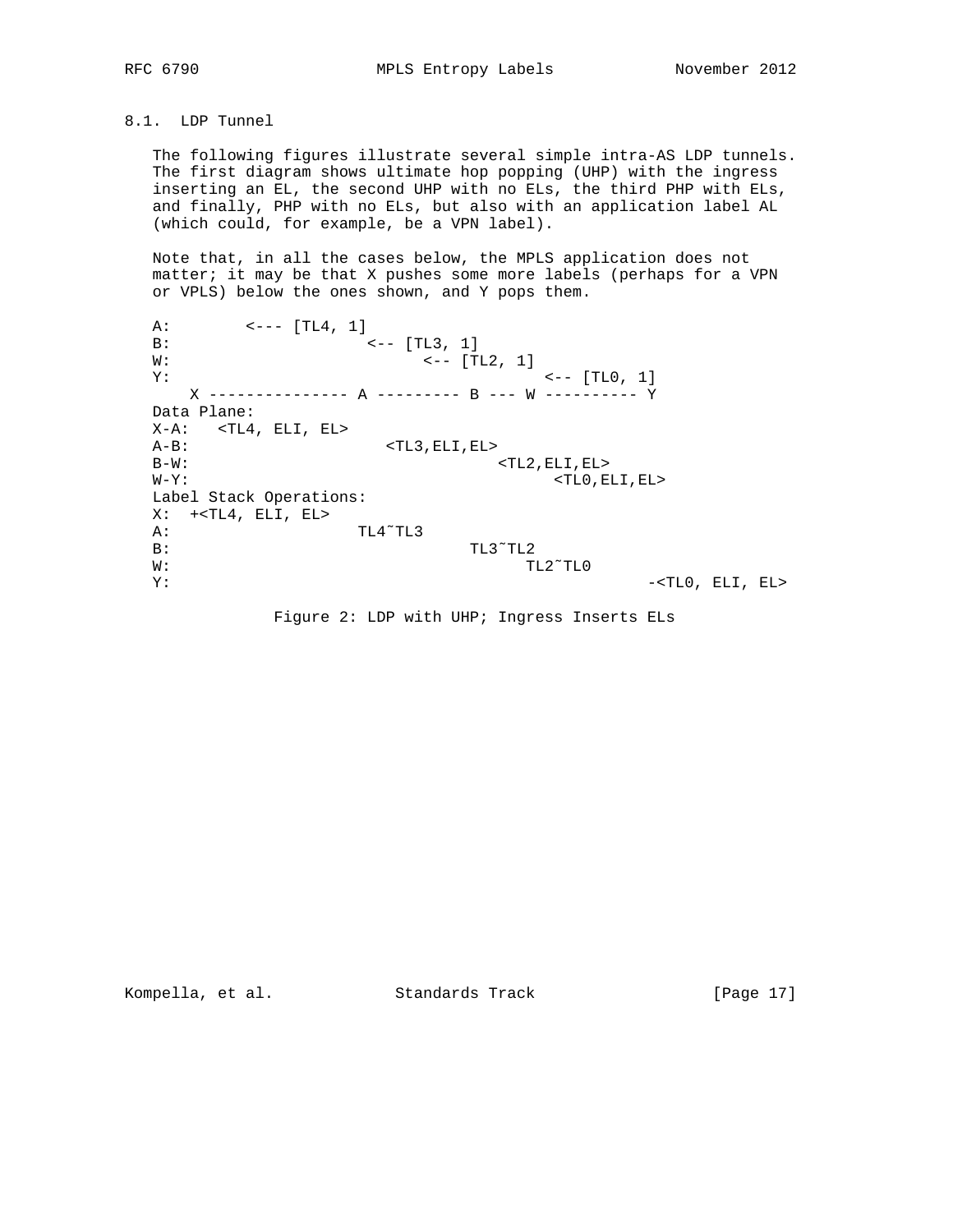A:  $\leftarrow$   $\leftarrow$  [TL4, 1] B:  $\leftarrow -$  [TL3, 1]  $W:$   $\left(- - \left[\text{TL2, 1}\right]\right]$  $Y:$   $\left(- - \left[\text{TL0, 1}\right]\right)$  X --------------- A --------- B --- W ---------- Y Data Plane:  $X-A$ :  $$  A-B: <TL3>  $B-W$ :  $<sub>TL2></sub>$ </sub>  $\verb|W-Y|:\verb|\\$  Label Stack Operations:  $X: +$  A: TL4˜TL3 B: TL3~TL2 W: TL2~TL0 Y: -<TL0>

Figure 3: LDP with UHP; Ingress Does Not Insert ELs

 Note that in Figure 3, above, the Egress Y is signaling it is EL capable, but the Ingress X has chosen not to insert ELs.

A:  $\leftarrow$  --- [TL4, 1] B:  $\begin{array}{ccc} 0.1 & 0.01 & 0.01 & 0.01 & 0.01 & 0.01 & 0.01 & 0.01 & 0.01 & 0.01 & 0.01 & 0.01 & 0.01 & 0.01 & 0.01 & 0.01 & 0.01 & 0.01 & 0.01 & 0.01 & 0.01 & 0.01 & 0.01 & 0.01 & 0.01 & 0.01 & 0.01 & 0.01 & 0.01 & 0.01 & 0.01 & 0.01 & 0.01 & 0.01 & 0.01 & 0$  $\leftarrow -$  [TL2, 1]  $Y:$   $\left\{ - - [3, 1] \right\}$  X --------------- A --------- B --- W ---------- Y Data Plane:  $X-A$ : <TL4, ELI, EL>  $A-B:$  <TL3, ELI, EL><br>B-W:  $\texttt{STL2}, \texttt{ELI}, \texttt{EL}>$  $W-Y$ : <ELI, EL> Label Stack Operations: X: +<TL4, ELI, EL> A: TL4˜TL3  $B:$  TL3<sup> $\sim$ </sup>TL2 TL3<sup> $\sim$ </sup>TL2  $-1$  $-TL2$  $Y:$  -<ELI, EL>

Figure 4: LDP with PHP; Ingress Inserts ELs

Kompella, et al. Standards Track [Page 18]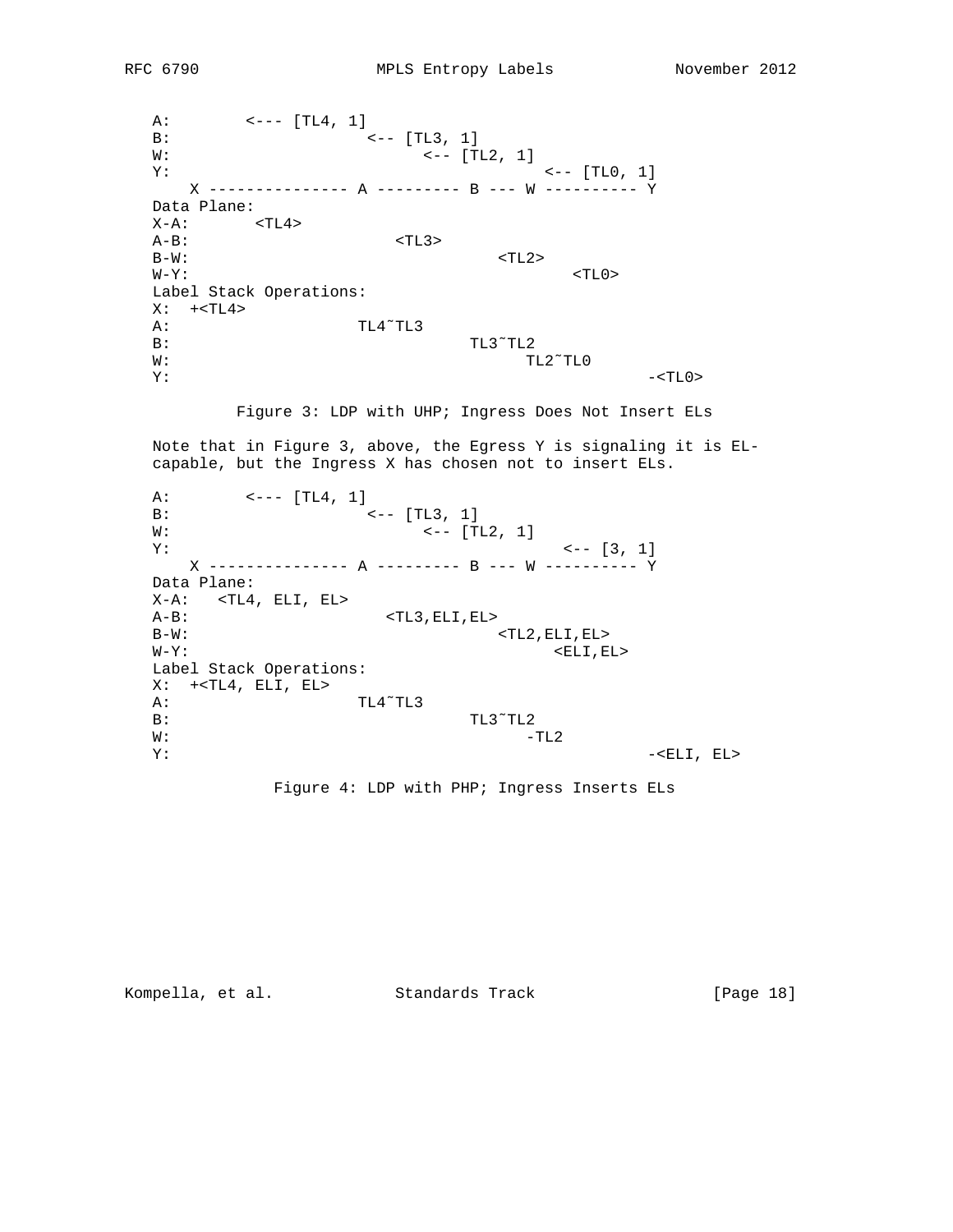A:  $\leftarrow$  --- [TL4, 1] B:  $\leftarrow$  [TL3, 1]  $W:$   $\left(- - \left[\text{TL2, 1}\right]\right]$  $Y:$   $\leftarrow$  [3, 1] VPN: <------------------------------------------ [AL] X --------------- A --------- B --- W ---------- Y Data Plane:  $X-A:$  <TL4, AL>  $A-B$ :  $\langle TL3, AL \rangle$  $\verb|B-W|:\verb|C-W|:\verb|C-W|:\verb|C-W|:\verb|C-W|:\verb|C-W|:\verb|C-W|:\verb|C-W|:\verb|C-W|:\verb|C-W|:\verb|C-W|:\verb|C-W|:\verb|C-W|:\verb|C-W|:\verb|C-W|:\verb|C-W|:\verb|C-W|:\verb|C-W|:\verb|C-W|:\verb|C-W|:\verb|C-W|:\verb|C-W|:\verb|C-W|:\verb|C-W|:\verb|C-W|:\verb|C-W|:\verb|C-W|:\verb|C-W|:\verb|C-W|:\verb|C-W|:\verb|C-W|:\verb|C-W|:\verb|C-W|:\verb|C-W|:\verb|C-W|:\verb|C-W|:\verb|C$  $\verb|W-Y|:\verb|$  Label Stack Operations:  $X: +< T L 4$ ,  $AL>$  A: TL4˜TL3 B: TL3~TL2  $W:$  -TL2  $Y:$  -<AL>

Figure 5: LDP with PHP + VPN; Ingress Does Not Insert ELs

 Note that in Figure 5, above, the Egress Y is signaling it is EL capable, but the Ingress X has chosen not to insert ELs.

 $A:$   $\leftarrow$   $\left[\text{TL4, 1}\right]$ B:  $\leftarrow$  [TL3, 1]  $W:$   $\leftarrow$  [TL2, 1]  $Y:$   $\left(- - [3, 1] \right)$  VPN: <--------------------------------------------- [AL] X --------------- A ------------ B --- W ---------- Y Data Plane:  $X-A:$  <TL4, ELI, EL, AL> A-B: <TL3, ELI, EL, AL> B-W:  $\langle TL2, ELI, EL, AL \rangle$  $\verb|W-Y|:\verb|W-Y|:\verb|W-Y|:\verb|W-Y|:\verb|W-Y|:\verb|W-Y|:\verb|W-Y|:\verb|W-Y|:\verb|W-Y|:\verb|W-Y|:\verb|W-Y|:\verb|W-Y|:\verb|W-Y|:\verb|W-Y|:\verb|W-Y|:\verb|W-Y|:\verb|W-Y|:\verb|W-Y|:\verb|W-Y|:\verb|W-Y|:\verb|W-Y|:\verb|W-Y|:\verb|W-Y|:\verb|W-Y|:\verb|W-Y|:\verb|W-Y|:\verb|W-Y|:\verb|W-Y|:\verb|W-Y|:\verb|W-Y|:\verb|W-Y|:\verb|W-Y|:\verb|W-Y|:\verb|W-Y|:\verb|W-Y|:\verb|W-Y|:\verb|W$  Label Stack Operations:  $X: +< T L 4, E L I, E L, AL>$  A: TL4˜TL3 B: TL3~TL2  $W:$  -TL2 Y: -<ELI,EL,AL>

Figure 6: LDP with PHP + VPN; Ingress Inserts ELs

Kompella, et al. Standards Track [Page 19]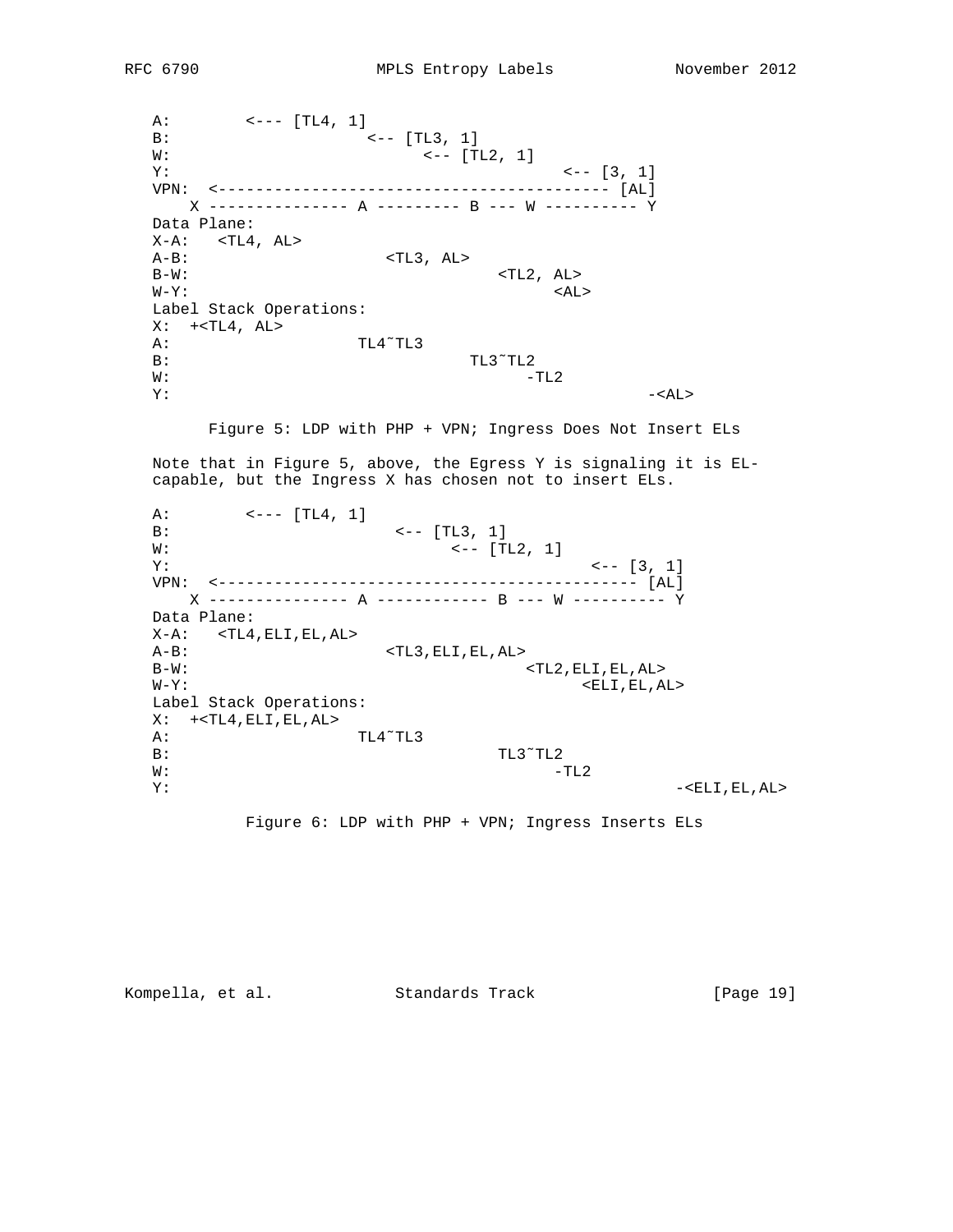8.2. LDP over RSVP-TE

 Figure 7 illustrates "LDP over RSVP-TE" tunnels. X and Y are the ingress and egress (respectively) of the LDP tunnel; A and W are the ingress and egress of the RSVP-TE tunnel. It is assumed that both the LDP and RSVP-TE tunnels have PHP.

LDP:  $\leftarrow - - [L4, 1]$   $\leftarrow - - - - [L3, 1]$   $\leftarrow - - [3, 1]$ RSVP-TE: <-- [Rn, 0]  $\leftarrow -$  [3, 0] X --------------- A --------- B --- W ---------- Y Data Plane:  $X-A:$  <L4, ELI, EL> A-B: <Rn,L3,ELI,EL> B-W: <br/> <br/> <br/> <br/> <br/> <br/> <br/> <br/> <br/> <br/> <br/> <br/> <br/> <br/> <br/> <br/> <br/> <br/> <br/> <br/> <br/> <br/> <br/> <br/> <br/> <br/> <br/> <br/> <br/> <br/> <br/> <br/> <br/> <br/> <br/> <br/> < W-Y: <ELI, EL> Label Stack Operations:  $X: +*L*4, ELI, EL>$  A: <L4˜L3>+Rn B:  $-Rn$  $W:$  -L3  $Y:$  -<ELI, EL>

Figure 7: LDP with ELs over RSVP-TE Tunnels without ELs

## 8.3. MPLS Applications

 For each unicast tunnel starting at an ingress LSR X, X must remember whether the egress for that tunnel can process entropy labels. X does not have to keep state per application running over that tunnel. However, an ingress PE can choose on a per-application basis whether or not to insert ELs. For example, X may have an application for which it does not wish to use ECMP (e.g., circuit emulation) or for which it does not know which keys to use for load balancing (e.g., Appletalk over a pseudowire). In either of those cases, X may choose not to insert entropy labels but may choose to insert entropy labels for an IP VPN over the same tunnel.

9. Security Considerations

 This document describes advertisement of the capability to support receipt of entropy labels that an ingress LSR may insert in MPLS packets in order to allow transit LSRs to attain better load balancing across LAG and/or ECMP paths in the network.

Kompella, et al. Standards Track [Page 20]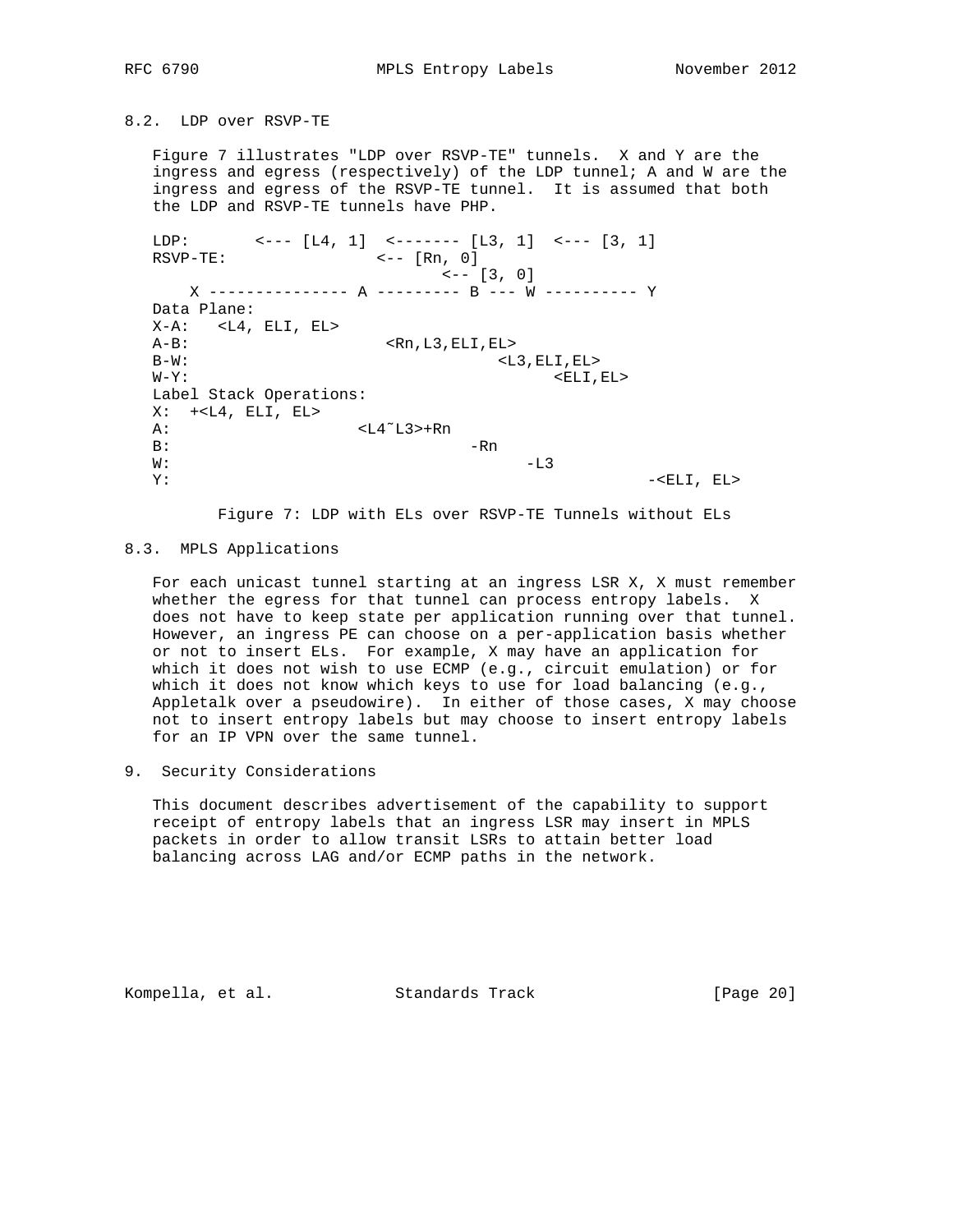This document does not introduce new security vulnerabilities to LDP, BGP or RSVP-TE. Please refer to the Security Considerations sections of these protocols ([RFC5036], [RFC4271], and [RFC3209]) for security mechanisms applicable to each.

 Given that there is no end-user control over the values used for entropy labels, there is little risk of entropy label forgery, which could cause uneven load balancing in the network. Note that if the EL value is calculated only based on packet headers, then a relatively efficient wiretapping interface could be added depending on the function used to generate the EL value. An implementation may protect against this by adding some other input to the generation of the EL values that would make it harder to build a table of EL values to tap given knowledge of the keys from the packet. For example, the ingress LSR could generate a random input to the EL generation process. In practice, many ECMP hashing algorithms contain a random factor in any case so as to avoid polarization issues.

 If Entropy Label Capability is not signaled from an egress PE to an ingress PE, due to, for example, malicious configuration activity on the egress PE, then the PE will fall back to not using entropy labels for load balancing traffic over LAG or ECMP paths, which is, in general, no worse than the behavior observed in current production networks. That said, it is recommended that operators monitor changes to PE configurations and, more importantly, the fairness of load distribution over LAG or ECMP paths. If the fairness of load distribution over a set of paths changes that could indicate a misconfiguration, bug, or other non-optimal behavior on their PEs, and they should take corrective action.

- 10. IANA Considerations
- 10.1. Reserved Label for ELI

 IANA has allocated a reserved label for the Entropy Label Indicator (ELI) from the "Multiprotocol Label Switching Architecture (MPLS) Label Values" registry.

10.2. LDP Entropy Label Capability TLV

 IANA has allocated the value of 0x0206 from the IETF Consensus range (0x0001-0x07FF) in the "TLV Type Name Space" registry as the "Entropy Label Capability TLV".

10.3. BGP Entropy Label Capability Attribute

 IANA has allocated the Path Attribute Type Code 28 from the "BGP Path Attributes" registry as the "BGP Entropy Label Capability Attribute".

Kompella, et al. Standards Track [Page 21]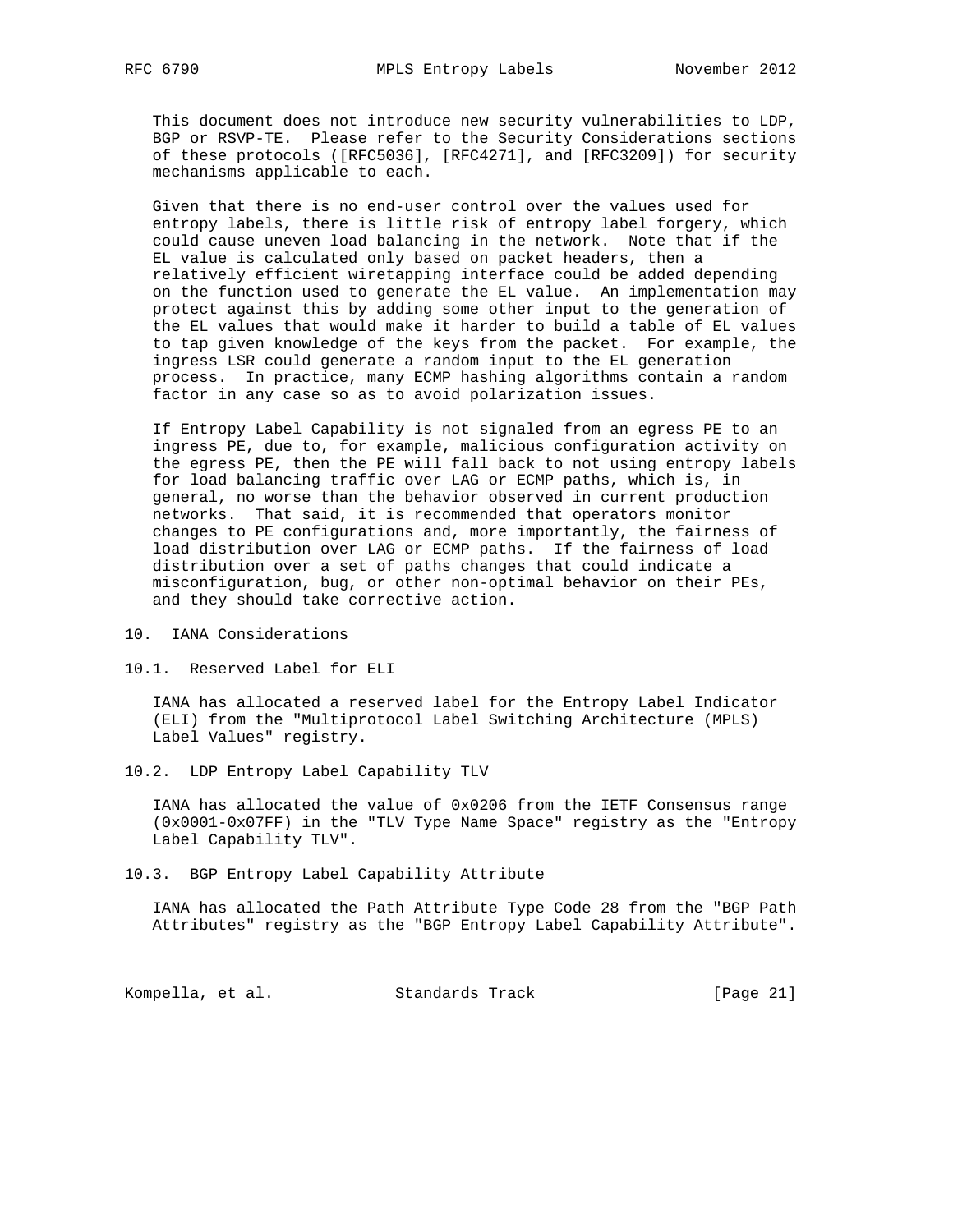# 10.4. RSVP-TE Entropy Label Capability Flag

 IANA has allocated a new bit from the "Attribute Flags" sub-registry of the "Resource Reservation Protocol-Traffic Engineering (RSVP-TE) Parameters" registry.

| No | $Bit$   Name             | Attribute   Attribute<br>Flags Path   Flags Resv |     | RRO |
|----|--------------------------|--------------------------------------------------|-----|-----|
|    | Entropy Label Capability | Yes                                              | Yes | Nο  |

### 11. Acknowledgments

 We wish to thank Ulrich Drafz for his contributions, as well as the entire "hash label" team for their valuable comments and discussion.

 Sincere thanks to Nischal Sheth for his many suggestions and comments and for his careful reading of the document, especially with regard to data plane processing of entropy labels.

 Most of the work Kireeti Kompella did on this document was done while he was at Juniper Networks. He has since moved to Contrail Systems.

- 12. References
- 12.1. Normative References
	- [RFC2119] Bradner, S., "Key words for use in RFCs to Indicate Requirement Levels", BCP 14, RFC 2119, March 1997.
	- [RFC3031] Rosen, E., Viswanathan, A., and R. Callon, "Multiprotocol Label Switching Architecture", RFC 3031, January 2001.
	- [RFC3032] Rosen, E., Tappan, D., Fedorkow, G., Rekhter, Y., Farinacci, D., Li, T., and A. Conta, "MPLS Label Stack Encoding", RFC 3032, January 2001.
	- [RFC3107] Rekhter, Y. and E. Rosen, "Carrying Label Information in BGP-4", RFC 3107, May 2001.
	- [RFC3209] Awduche, D., Berger, L., Gan, D., Li, T., Srinivasan, V., and G. Swallow, "RSVP-TE: Extensions to RSVP for LSP Tunnels", RFC 3209, December 2001.
	- [RFC5036] Andersson, L., Minei, I., and B. Thomas, "LDP Specification", RFC 5036, October 2007.

Kompella, et al. Standards Track [Page 22]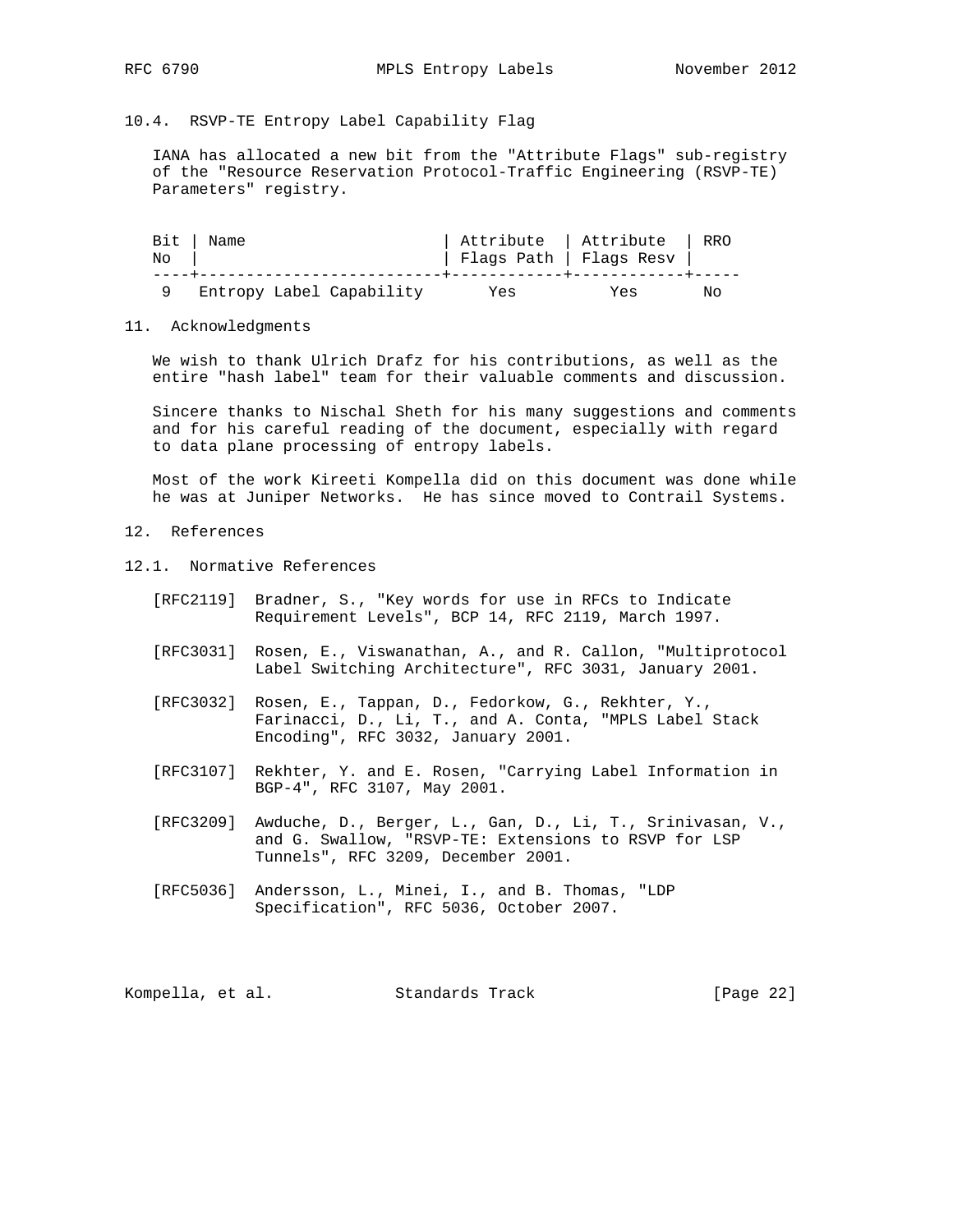[RFC5420] Farrel, A., Papadimitriou, D., Vasseur, JP., and A. Ayyangarps, "Encoding of Attributes for MPLS LSP Establishment Using Resource Reservation Protocol Traffic Engineering (RSVP-TE)", RFC 5420, February 2009.

12.2. Informative References

- [RFC4201] Kompella, K., Rekhter, Y., and L. Berger, "Link Bundling in MPLS Traffic Engineering (TE)", RFC 4201, October 2005.
- [RFC4271] Rekhter, Y., Li, T., and S. Hares, "A Border Gateway Protocol 4 (BGP-4)", RFC 4271, January 2006.
- [RFC4379] Kompella, K. and G. Swallow, "Detecting Multi-Protocol Label Switched (MPLS) Data Plane Failures", RFC 4379, February 2006.
- [RFC4447] Martini, L., Rosen, E., El-Aawar, N., Smith, T., and G. Heron, "Pseudowire Setup and Maintenance Using the Label Distribution Protocol (LDP)", RFC 4447, April 2006.
- [RFC4875] Aggarwal, R., Papadimitriou, D., and S. Yasukawa, "Extensions to Resource Reservation Protocol - Traffic Engineering (RSVP-TE) for Point-to-Multipoint TE Label Switched Paths (LSPs)", RFC 4875, May 2007.
- [RFC5884] Aggarwal, R., Kompella, K., Nadeau, T., and G. Swallow, "Bidirectional Forwarding Detection (BFD) for MPLS Label Switched Paths (LSPs)", RFC 5884, June 2010.
- [RFC6388] Wijnands, IJ., Minei, I., Kompella, K., and B. Thomas, "Label Distribution Protocol Extensions for Point-to- Multipoint and Multipoint-to-Multipoint Label Switched Paths", RFC 6388, November 2011.
- [RFC6391] Bryant, S., Filsfils, C., Drafz, U., Kompella, V., Regan, J., and S. Amante, "Flow-Aware Transport of Pseudowires over an MPLS Packet Switched Network", RFC 6391, November 2011.

Kompella, et al. Standards Track [Page 23]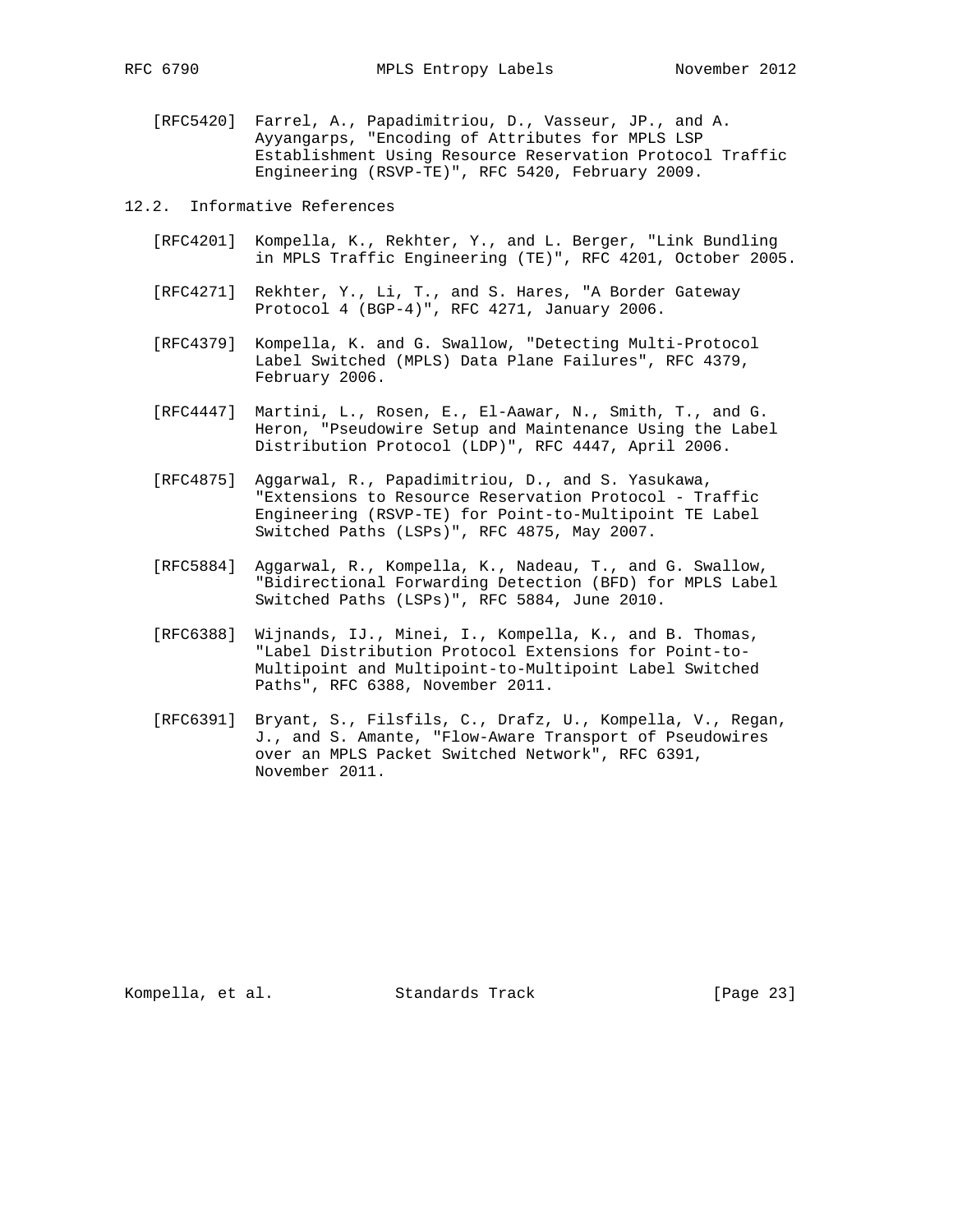Appendix A. Applicability of LDP Entropy Label Capability TLV

 In the case of unlabeled IPv4 (Internet) traffic, the best practice is for an egress LSR to propagate eBGP learned routes within a Service Provider's Autonomous System after resetting the BGP next-hop attribute to one of its loopback IP addresses. That loopback IP address is injected into the Service Provider's IGP and, concurrently, a label assigned to it via LDP. Thus, when an ingress LSR is performing a forwarding lookup for a BGP destination, it recursively resolves the associated next hop to a loopback IP address and associated LDP label of the egress LSR.

 Thus, in the context of unlabeled IPv4 traffic, the LDP Entropy Label Capability TLV will typically be applied only to the FEC for the loopback IP address of the egress LSR, and the egress LSR need not announce an Entropy Label Capability for the eBGP learned route.